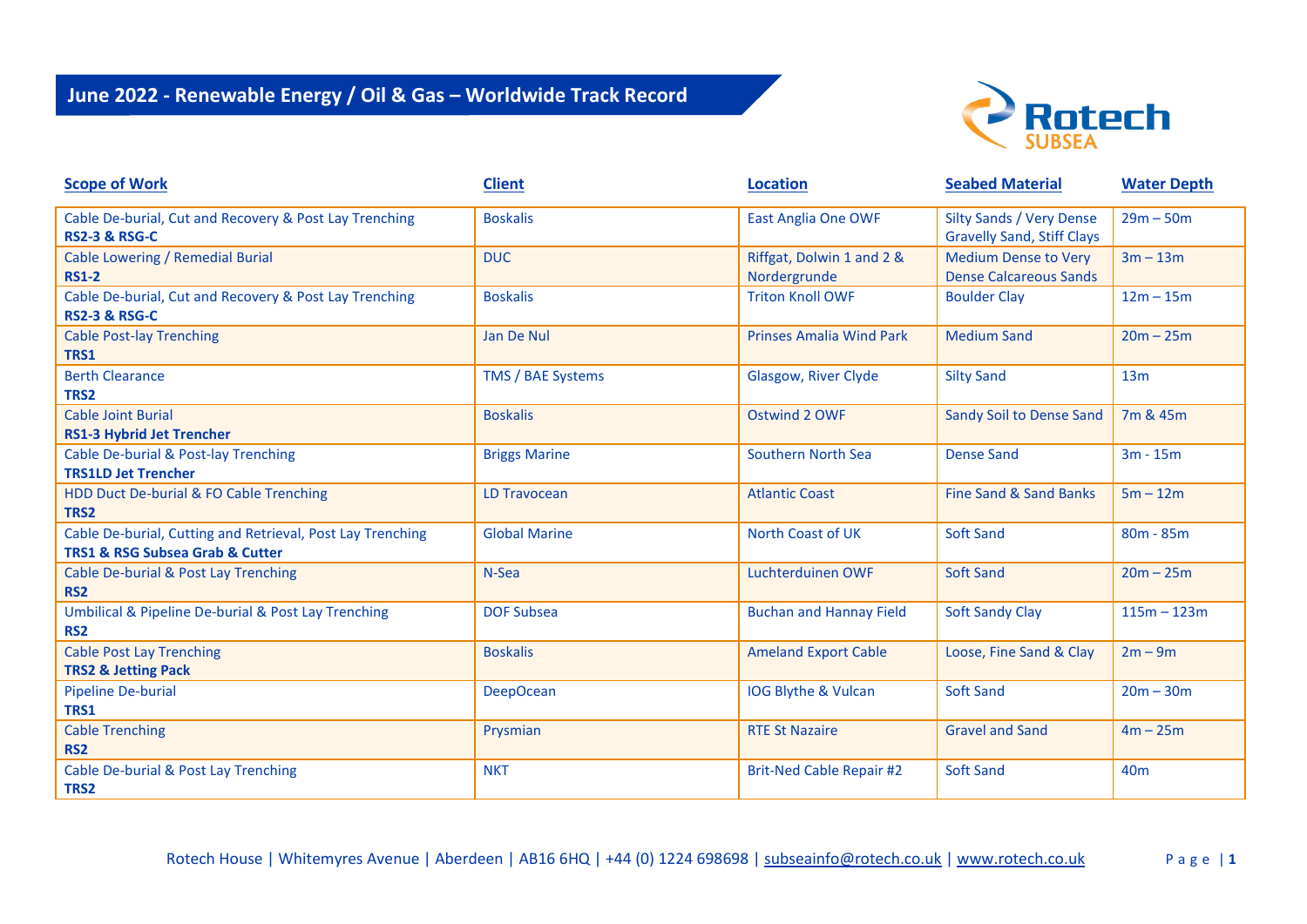

| <b>Scope of Work</b>                                                                                                      | <b>Client</b>                      | <b>Location</b>                         | <b>Seabed Material</b>                         | <b>Water Depth</b> |
|---------------------------------------------------------------------------------------------------------------------------|------------------------------------|-----------------------------------------|------------------------------------------------|--------------------|
| <b>Export &amp; Array Cable Post-Lay Trenching</b><br><b>TRS1 &amp; TRS2</b>                                              | Jan De Nul / Hitachi / TPC         | Changhua OWF / TPC Phase<br>2 - Taiwan  | Sand, Silty Sand, Silty<br>Clay & Clay         | $18m - 28m$        |
| Cable Remedial Works Including Cutting and Recovery<br><b>RSG Subsea Grab &amp; Cutter</b>                                | Jan De Nul                         | Dolwin Alpha, Dolwin OWF                | Soft Sand                                      | $30m - 40m$        |
| Cable Remedial Works Including Cutting and Recovery<br><b>RS2 &amp; RSG Subsea Grab &amp; Cutter</b>                      | <b>Global Marine</b>               | <b>Offshore USA</b>                     | <b>Dense Sand</b>                              | $35m - 42m$        |
| <b>Umbilical Post-lay Trenching</b><br>TRS1                                                                               | Subsea 7                           | West Baracouta, Australia               | <b>Medium to Coarse</b><br><b>Grained Sand</b> | <b>50m</b>         |
| Cable De-burial & Post Lay Trenching<br><b>RS2 &amp; RS1LD</b>                                                            | <b>DEME</b>                        | Hornsea 1 OWF                           | Loose Soil & Clay                              | 30 <sub>m</sub>    |
| Dock Wall Clearance / Silt Removal<br>RS <sub>2</sub>                                                                     | <b>Global Energy Group</b>         | Nigg, The Highlands                     | <b>Silty Sand</b>                              | 10 <sub>m</sub>    |
| Cable Recovery for Repair and Replacement<br><b>RSG Subsea Grab</b>                                                       | <b>Global Marine</b>               | <b>Offshore Denmark</b>                 | N/A                                            | 30 <sub>m</sub>    |
| Cable Remedial Works Including Cutting and Recovery<br><b>RS2 &amp; RSG Subsea Grab &amp; Cutter</b>                      | <b>Global Marine</b>               | <b>OWF East Coast of UK</b>             | Soft Sand to Dense Sand                        | 20m                |
| <b>Export &amp; Array Cable Post-Lay Trenching</b><br><b>TRS1LD Jet Trencher &amp; TRS1</b>                               | Jan De Nul / Hitachi / TPC         | Changhua OWF / TPC Phase<br>1 - Taiwan  | Sand, Silty Sand, Silty<br>Clay & Clay         | $18m - 28m$        |
| Template & Wellhead Excavation and Backfill.<br>Recovery of PLET into Subsea Basket.<br><b>TRS2 &amp; RSG Subsea Grab</b> | <b>Maersk Supply Service (MSS)</b> | Perenco Thames Phase 2<br>Decom         | Sand / Consolidated<br><b>Rock Dump</b>        | 40 <sub>m</sub>    |
| Sand wave Clearance & Cable Remedial Works / Retrieval<br><b>TRS2 &amp; RSG Subsea Grab</b>                               | <b>Global Marine</b>               | <b>OWF East Coast of UK</b>             | Sand waves                                     | 9m to 22m          |
| <b>Rock dump Dispersal</b><br>TRS2                                                                                        | <b>Boskalis</b>                    | <b>Wintershall F16</b>                  | <b>Rock dump</b>                               | 40 <sub>m</sub>    |
| Sand wave Clearance & Cable Trenching<br>TRS1                                                                             | <b>Boskalis</b>                    | <b>Triton Knoll OWF</b>                 | Sand waves<br>Sand / Dense / Medium            | $15m - 25m$        |
| <b>Mono Bucket De-burial</b><br>TRS1                                                                                      | <b>SMIT Salvage</b>                | Deutsche Bucht OWF,<br><b>North Sea</b> | Sand / Loose - Dense                           | 40 <sub>m</sub>    |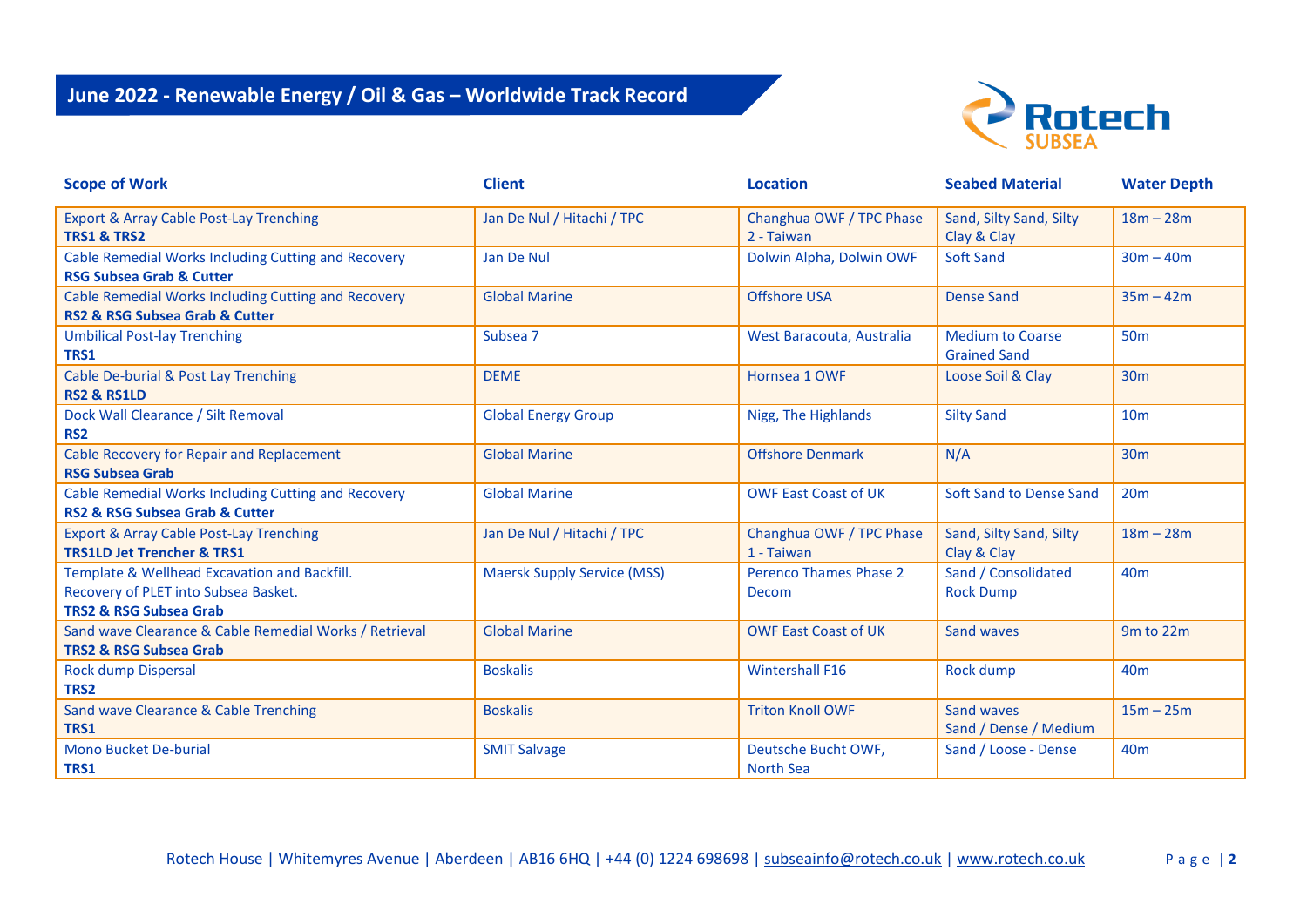

| <b>Scope of Work</b>                                                                                                                                         | <b>Client</b>                       | <b>Location</b>                         | <b>Seabed Material</b>                                       | <b>Water Depth</b> |
|--------------------------------------------------------------------------------------------------------------------------------------------------------------|-------------------------------------|-----------------------------------------|--------------------------------------------------------------|--------------------|
| Flow Tests to Simulate Thrust Pressure Exerted on Dock Wall<br><b>TRS2-H (2020)</b>                                                                          | <b>BAM Nuttall</b>                  | <b>Liverpool Harbour</b>                | N/A                                                          | $2m - 8m$          |
| Pit Clearance and Cable Joint Post-Lay Trenching<br><b>TRS1 &amp; TRS1LD Jet Trencher</b>                                                                    | <b>Boskalis</b>                     | Borssele OWF,<br><b>SNS</b>             | <b>Medium Sand / Dense</b><br>Sand / Clay                    | $5m - 55m$         |
| Trench Cleaning / Clearing & Cable Post Lay Lowering<br><b>RS1</b>                                                                                           | <b>ABCO Marine</b>                  | <b>IFA2 Interconnector</b><br>(UK Side) | Sand / Silt                                                  | $0.6m - 4.5m$      |
| <b>Cable Retrieval to Deck for Decommissioning</b><br><b>RSG Subsea Grab</b>                                                                                 | Van Oord                            | <b>Norther OWF</b>                      | N/A                                                          | $25m - 33m$        |
| Remedial Lowering of an HVDC Cable<br><b>TRS1LD Jet Trencher &amp; Jetting Pack</b>                                                                          | Prysmian                            | IFA2 Interconnector (French<br>Side)    | <b>Dense Sand to Stiff Clay</b>                              | $6m - 23m$         |
| Cable De-burial / Post Trenching & Route Clearance<br><b>RS1 &amp; RS2</b>                                                                                   | <b>Next Geosolutions / Prysmian</b> | <b>Global Tech 1 OWF</b>                | <b>Silty Clayey Fine Sand to</b><br><b>Medium Dense Sand</b> | $37m - 42m$        |
| Remedial Lowering of Export / HVDC Cable<br><b>TRS1LD Jet Trencher &amp; Jetting Pack</b><br><b>Project Management of Entire Scope - inc. Vessel Charter</b> | Orsted                              | <b>Walney Extension OWF</b>             | <b>Medium to Dense Sand</b>                                  | $6m - 23m$         |
| Sand wave Clearance for Tracked Trencher & Cable Trenching<br>TRS2                                                                                           | Van Oord                            | <b>Norther OWF</b>                      | <b>Soft to Medium Dense</b><br>Sand                          | $25m - 33m$        |
| Flow Tests to Simulate Thrust Pressure Exerted on Dock Wall<br><b>TRS2-H (2019)</b>                                                                          | <b>BAM Nuttall</b>                  | <b>Liverpool Harbour</b>                | N/A                                                          | $2m - 8m$          |
| Cable Post-lay Trenching & Rock Dump Dispersal<br>RS <sub>2</sub>                                                                                            | Jan De Nul                          | <b>Borkum Riffgrund OWF</b>             | Soft Sand & Soft Clay                                        | $20m - 30m$        |
| Cable De-burial, Cable Recovery & Post Lay Trenching<br><b>RS2 &amp; RSG</b>                                                                                 | <b>NKT</b>                          | 50Hz - Baltic Sea                       | <b>Medium to Dense Sand</b>                                  | $15m - 20m$        |
| Cable Lowering / Remedial Work<br>TRS1                                                                                                                       | Jan De Nul                          | <b>Race Bank</b>                        | Soft to Medium Sand                                          | $20m - 30m$        |
| Cable De-burial & Post Trenching - Project 2<br><b>TRS1LD Jet Trencher</b>                                                                                   | <b>Boskalis</b>                     | SE Coast of UK                          | <b>Medium to Dense Sand</b>                                  | $1m - 30m$         |
| Cable De-burial & Post Trenching - Project 1<br>TRS1                                                                                                         | <b>Boskalis</b>                     | SE Coast of UK                          | <b>Medium to Dense Sand</b>                                  | $3m - 30m$         |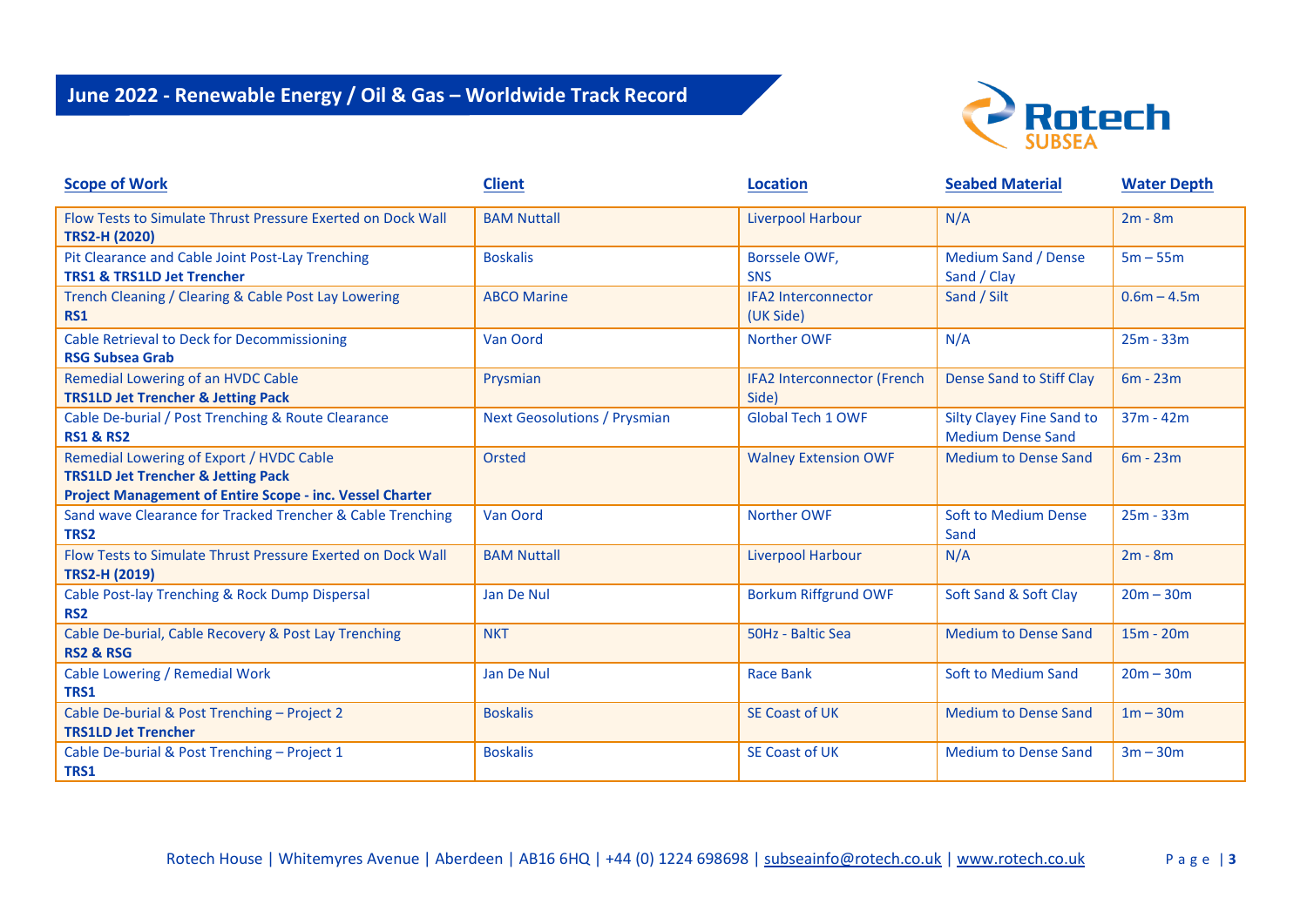

| <b>Scope of Work</b>                                                                         | <b>Client</b>              | <b>Location</b>                              | <b>Seabed Material</b>                               | <b>Water Depth</b> |
|----------------------------------------------------------------------------------------------|----------------------------|----------------------------------------------|------------------------------------------------------|--------------------|
| Riverbed Rectification / High spot Clearance & Removal<br>TRS2                               | <b>ULO Systems</b>         | <b>Bangladesh</b>                            | Soft / Medium Soil                                   | $3m - 8m$          |
| Cable De-burial & Post Trenching - Project 2<br><b>RS2</b>                                   | <b>Prysmian Power Link</b> | <b>Western Link HVDC</b><br><b>Irish Sea</b> | <b>Medium Sand</b>                                   | $4m - 10m$         |
| Cable De-burial & Post Trenching - Project 1<br>RS <sub>2</sub>                              | <b>Prysmian Power Link</b> | <b>Western Link HVDC</b><br><b>Irish Sea</b> | <b>Medium Sand</b>                                   | $4m - 10m$         |
| <b>Rock Dump Dispersal</b><br>RS <sub>2</sub>                                                | Rever Offshore / Fairfield | <b>Dunlin Oilfield</b>                       | <b>Rock Dump</b>                                     | 150 <sub>m</sub>   |
| <b>Cable Post Trenching &amp; Cable Recovery</b><br><b>TRS1 &amp; RSG</b>                    | Briggs / Orsted            | Race Bank OWF                                | Soft Sand to Dense Sand                              | 20m                |
| <b>Cable De-burial &amp; Post Trenching</b><br>TRS1                                          | <b>Boskalis</b>            | <b>SE Coast of UK</b>                        | <b>Loose to Very Dense</b><br>Sand / Soil            | $3m - 30m$         |
| <b>Cable De-burial &amp; Post Trenching</b><br><b>TRS1LD Jet Trencher</b>                    | <b>Boskalis</b>            | <b>SE Coast of UK</b>                        | <b>Loose to Very Dense</b><br>Sand / Soil            | $1m - 30m$         |
| 16" Pipeline Post Trenching<br><b>TRS1LD Jet Trencher &amp; Jetting Pack</b>                 | Saipem                     | Safaniya Oil Field, KSA                      | Soft Clay & Dense Sand                               | $7m - 10m$         |
| <b>Umbilical &amp; Cable Post Trenching</b><br><b>TRS1LD Jet Trencher &amp; Jetting Pack</b> | Saipem                     | Safaniya Oil Field, KSA                      | Firm Clay <250 kPa                                   | $7m - 10m$         |
| 24" Pipeline Post Trenching<br><b>TRS1LD Jet Trencher &amp; Jetting Pack</b>                 | Saipem                     | Safaniya Oil Field, KSA                      | Soft Clay <250m                                      | $7m - 10m$         |
| 42" Pipeline Post Trenching & Backfill<br>TRS2                                               | Saipem                     | Manifa Oil Field, KSA                        | Soft Clay & Fine Sand                                | $10m - 13m$        |
| <b>Cable Post Trenching</b><br><b>TRS1 &amp; Jetting Pack</b>                                | <b>Tideway</b>             | Hornsea1 OWF, SNS                            | Medium / Dense Sand /<br><b>Very Hard Dense Soil</b> | $25m - 60m$        |
| 42" Pipeline Post Trenching<br>TRS <sub>2</sub>                                              | Saipem                     | Manifa Project, KSA                          | <b>Soft Clay</b>                                     | $8m - 12m$         |
| <b>Cable Post Trenching</b><br><b>RS1</b>                                                    | Prysmian                   | North Sea Link (NSL) Project<br>/ North Sea  | Sand / Medium Sand                                   | $15m - 20m$        |
| Pipeline Free-span Correction & Umbilical Post Trenching<br><b>TRS2 &amp; RS1</b>            | Subsea 7                   | Phong Lan Dai (PLD) Project<br>Vietnam       | <b>Silty Sand &amp; Coarse Sand</b>                  | $125m - 185m$      |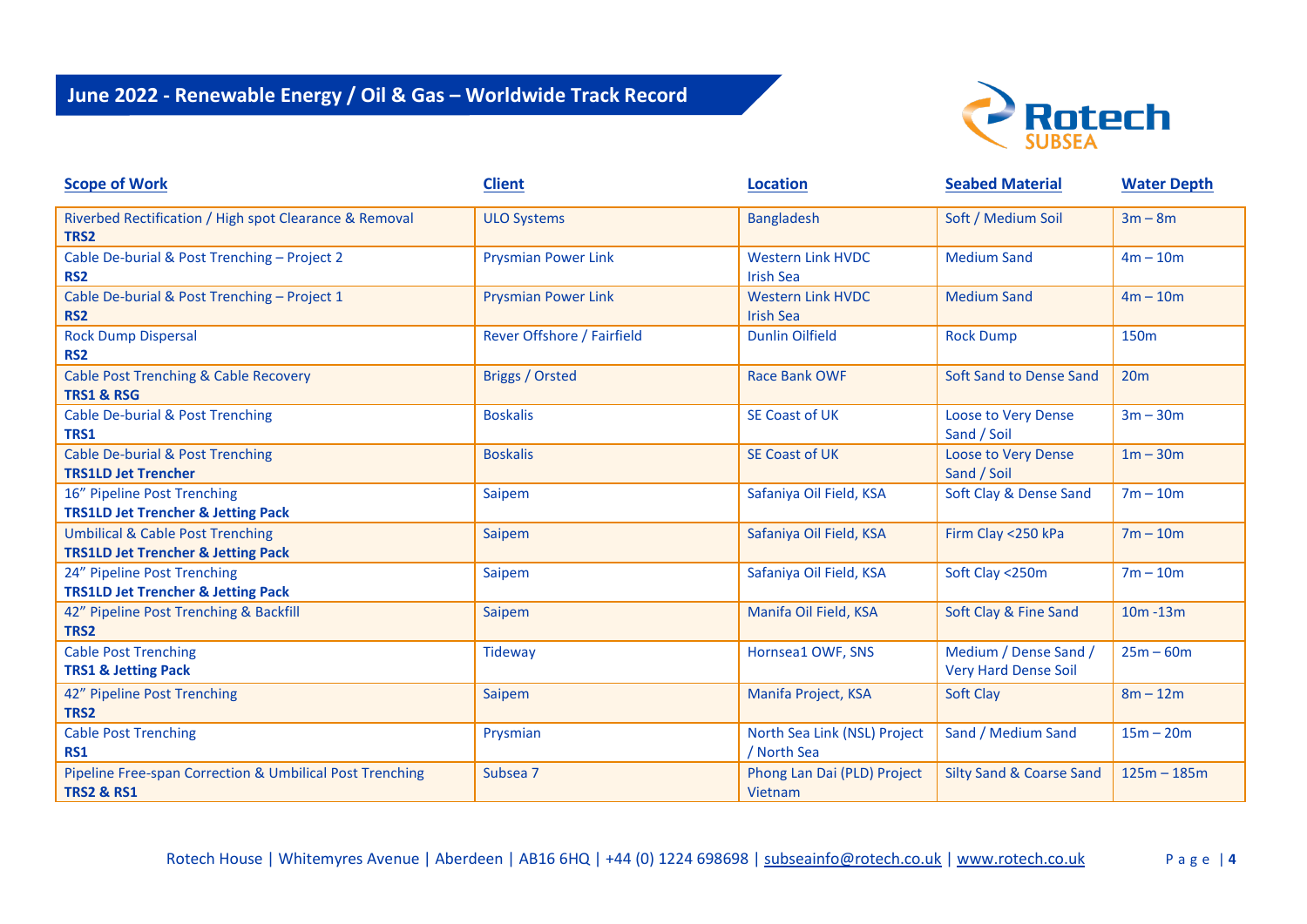

| <b>Scope of Work</b>                                                                 | <b>Client</b>                                     | <b>Location</b>                                         | <b>Seabed Material</b>         | <b>Water Depth</b> |
|--------------------------------------------------------------------------------------|---------------------------------------------------|---------------------------------------------------------|--------------------------------|--------------------|
| Cable De-burial & Cutting / Retrieval / Rock Dump Removal<br><b>RS2 &amp; RSG</b>    | <b>NKT</b>                                        | <b>CMS (Caithness and Moray)</b><br>Project / North Sea | Very Hard Dense Soil /<br>Clay | $22m - 25m$        |
| <b>Export Cable De-burial &amp; Post Trenching</b><br><b>TRS1 &amp; Jetting Pack</b> | <b>NKT</b>                                        | <b>CMS (Caithness and Moray)</b><br>Project / North Sea | Very Hard Dense Soil /<br>Clay | 20m                |
| Cable De-burial & Post Trenching for IRM<br><b>RS1</b>                               | Louis Dreyfus Travocean                           | <b>Offshore Dunkirk, France</b>                         | <b>Dense Sand</b>              | $10m - 12m$        |
| Pontoon Clearance / De-burial<br><b>RS1</b>                                          | <b>Montrose Harbour</b>                           | Montrose, Scotland                                      | Soft Silty Sand & Mud          | $5m - 10m$         |
| LIVE 24" Pipeline Free-span Rectification<br>TRS2                                    | M.O.G.E / Pathfinder Technical<br><b>Services</b> | Yadana Field,<br>Myanmar, Asia                          | Soft Clay                      | $10m - 12m$        |
| <b>Export Cable Post Trenching</b><br><b>TRS1 &amp; Jetting Pack</b>                 | <b>NKT</b>                                        | <b>Rentel OWF</b><br><b>Belgium Sector / SNS</b>        | Loose Sand / Firm Clay         | $3.5m - 30m$       |
| Cable Post Trenching @ Cable Crossing<br><b>RS1</b>                                  | <b>Prysmian Power Link</b>                        | <b>Cobra Cable HVDC</b><br>Danish Sector / North Sea    | Medium / Dense Sand            | $20m - 24m$        |
| De-Burial and Post Trenching of 2 x HVDC Cables and F/O Cable<br><b>RS1</b>          | <b>Prysmian Power Link</b>                        | Dolwin3 OWF<br>German Sector / North Sea                | Sand                           | $27m - 30m$        |
| Cable Joint De-burial & Post Trenching<br><b>RS1</b>                                 | Prysmian Power Link / 50Hz                        | <b>HDVC Link, Baltic Sea</b>                            | <b>Granular Sand</b>           | $16m - 20m$        |
| Cable Joint Burial / Cable Post Trenching<br><b>RS1</b>                              | <b>Prysmian Power Link</b>                        | <b>Borwin3 OWF</b><br>German Sector / North Sea         | <b>Dense Sand</b>              | $21m - 23m$        |
| <b>Cable Post Trenching</b><br><b>RS1</b>                                            | <b>Prysmian Power Link</b>                        | Dolwin3 OWF<br>German Sector / North Sea                | <b>Medium Sand</b>             | $25m - 35m$        |
| <b>LIVE Cable Remedial Post Trenching</b><br><b>RS1</b>                              | Prysmian Power Link / 50Hz                        | <b>HVDC Link</b><br><b>Baltic Sea</b>                   | <b>Granular Sand</b>           | $16m - 20m$        |
| <b>Rock Dump Removal</b><br><b>RS1</b>                                               | <b>Prysmian Power Link</b>                        | <b>Western Link HVDC</b><br><b>Irish Sea</b>            | <b>Rock Dump</b>               | $20m - 150m$       |
| <b>Cable De-burial &amp; Post Trenching</b><br><b>RS1</b>                            | <b>Prysmian Power Link</b>                        | <b>Western Link HVDC</b><br><b>Irish Sea</b>            | <b>Medium Sand</b>             | $20m - 150m$       |
| <b>Harbour Pontoon Clearance</b>                                                     | <b>REDS / Immingham Port</b>                      | Immingham, England                                      | <b>Soft Silty Sand</b>         | $2m - 6m$          |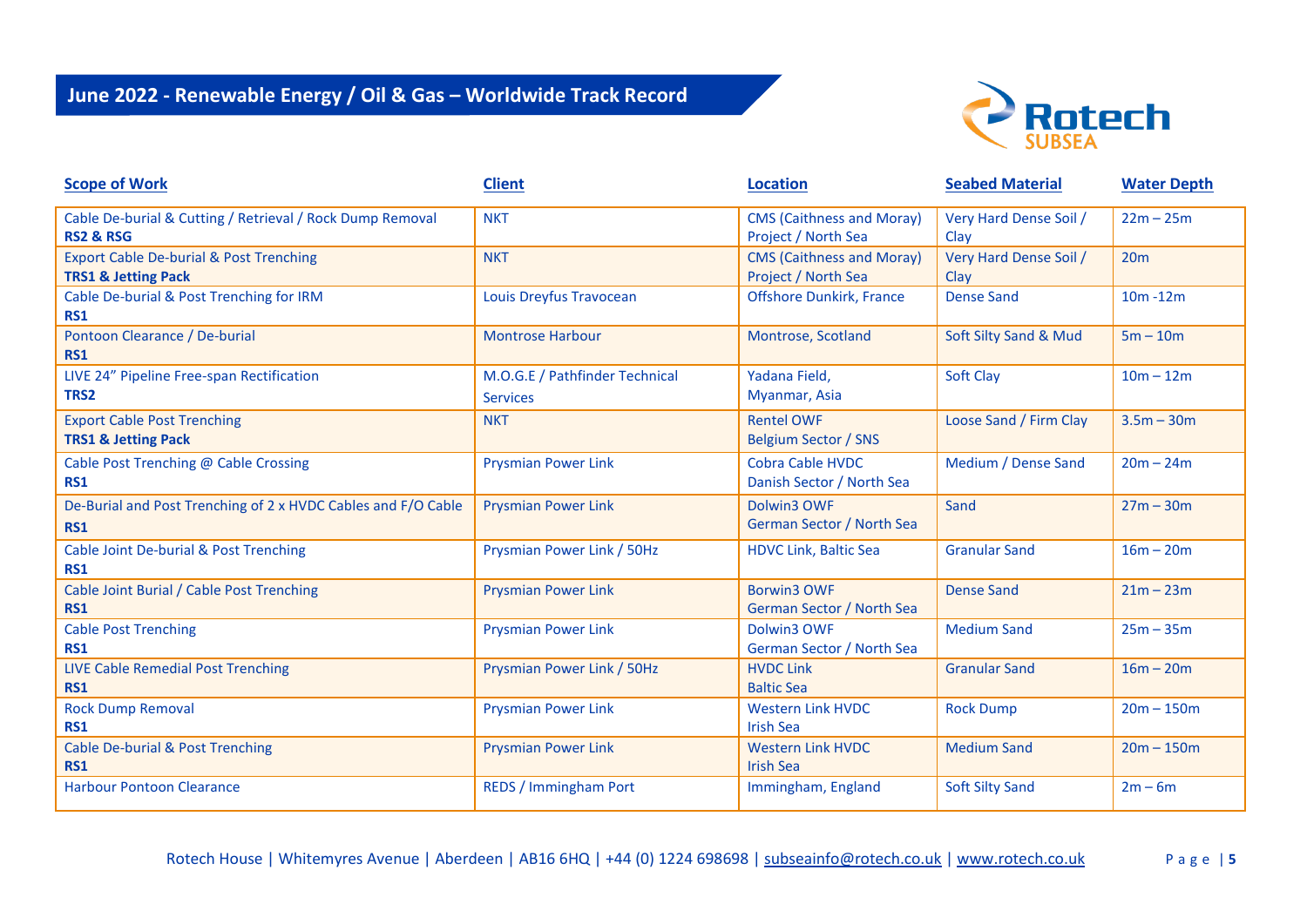

| <b>Scope of Work</b>                                                            | <b>Client</b>                         | <b>Location</b>                                     | <b>Seabed Material</b> | <b>Water Depth</b> |
|---------------------------------------------------------------------------------|---------------------------------------|-----------------------------------------------------|------------------------|--------------------|
| <b>RS1</b>                                                                      |                                       |                                                     |                        |                    |
| Cable De-burial & Post Trenching<br>TRS2                                        | <b>Global Marine</b>                  | Southern North Sea (SNS)                            | <b>Dense Sand</b>      | 25m                |
| <b>Export Cable Post Trenching</b><br>TRS2                                      | Jan De Nul / Dong Energy              | North Sea<br><b>Race Bank OWF</b>                   | <b>Soft Sand</b>       | 8 <sub>m</sub>     |
| <b>Cable De-burial &amp; Post Trenching</b><br>TRS1                             | Jan De Nul / Dong Energy              | <b>Irish Sea</b><br><b>Burbo Bank OWF</b>           | <b>Loose Sand</b>      | $11m - 16m$        |
| <b>Cable Post Trenching</b><br><b>RS1</b>                                       | <b>Briggs Marine / Dong Energy</b>    | <b>Irish Sea</b><br><b>West of Duddon Sands OWF</b> | Soft Soil - 20kPa      | 30 <sub>m</sub>    |
| De-burial & Seabed Preparation<br>TRS1                                          | <b>RED7 Offshore / Dong Energy</b>    | <b>North Sea</b><br><b>Race Bank OWF</b>            | <b>Soft Sand</b>       | 21m                |
| <b>Cable Post Trenching</b><br>TRS2                                             | Jan De Nul / Dong Energy              | <b>North Sea</b><br><b>Race Ban OWF</b>             | Soft Soil              | $1.5m - 8m$        |
| <b>Export Cable Post Trenching</b><br>TRS1                                      | Jan De Nul / Dong Energy              | <b>Irish Sea</b><br><b>Burbo Bank OWF</b>           | Sand & Clay            | $11m - 16m$        |
| <b>Cable Ends Post Trenching</b><br>TRS2                                        | <b>REDS / NSW</b>                     | Germany<br>Nordergrunde OWF                         | <b>Soft Silty Sand</b> | $1.5m - 4m$        |
| <b>Umbilical De-burial &amp; Post Trenching</b><br>TRS1                         | <b>VBMS / Perenco</b>                 | Southern North Sea (SNS)<br>Ravenspurn              | Medium Soil - 60kPa    | 50 <sub>m</sub>    |
| Cable De-burial - Out of Service Cables (OOS)<br><b>TRS1 &amp; Jetting Pack</b> | <b>VBMS / RWE</b>                     | Southern North Sea (SNS)<br><b>Galloper OWF</b>     | Stiff Clay - 180kPa    | $27m - 36m$        |
| Cable De-burial & Post Trenching<br>TRS1                                        | Jan De Nul / Dong Energy              | <b>Irish Sea</b><br><b>Burbo Bank OWG</b>           | Sand & Clay            | $11m - 16m$        |
| <b>Cable Post Trenching</b><br><b>RS1</b>                                       | <b>Briggs Marine / SSE</b>            | Isle of Jura,<br><b>Inner Hebrides</b>              | <b>Dense Sand</b>      | $5m - 50m$         |
| <b>Cable De-burial &amp; Post Trenching</b><br>TRS1                             | <b>Hughes Sub Surface Engineering</b> | Irish Sea, Gwynt y Môr OWF                          | <b>Soft Sand</b>       | 5 <sub>m</sub>     |
| <b>Harbour Deepening &amp; Clearance</b><br><b>RS1 &amp; RS2</b>                | <b>Montrose Harbour</b>               | Montrose, Scotland                                  | Mud & Soft Silty Sand  | 10 <sub>m</sub>    |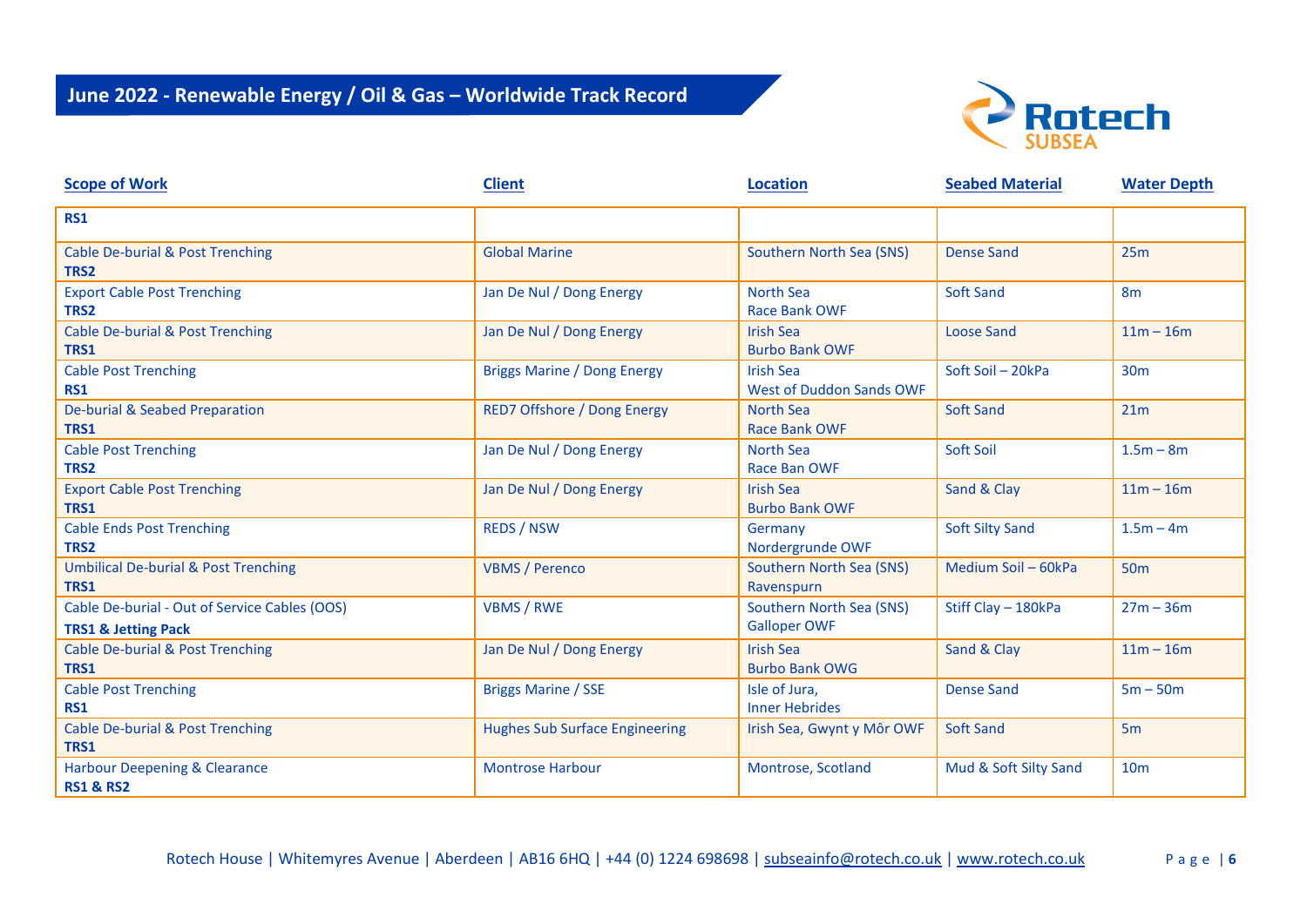

#### **CABLE TRENCHING**

| <b>Scope of Work - Cable Trenching</b>      | <b>Client</b>                 | <b>Location</b>          | <b>Seabed Material</b>  | <b>Water Depth</b> |
|---------------------------------------------|-------------------------------|--------------------------|-------------------------|--------------------|
| <b>Cable Post Trenching</b>                 | Subocean                      | Southern North Sea (SNS) | Medium Clay & Chalk     | $2m - 35m$         |
| <b>Cable Post Trenching</b>                 | <b>McDermott</b>              | Qatar                    | <b>Soft Sandy Clay</b>  | 65 <sub>m</sub>    |
| <b>Cable Post Trenching</b>                 | Van Oord                      | North Sea                | Sand                    | $2m - 5m$          |
| <b>Cable Post Trenching</b>                 | Demar / Pemex                 | <b>Mexico</b>            | Firm Clay               | $30 - 55m$         |
| Cable Post Trenching - 200mm Dia            | CNS / Vestas / Van Oord       | North Sea                | Soft Clay               | $8m - 12m$         |
| Cable Post Trenching - 6" Cable Conduit     | <b>Stolt Offshore</b>         | Scotland                 | Sand & Light Clay       | $2m - 10m$         |
| Cable Post Trenching - 35mm Dia Fibre Cable | <b>Stolt Offshore</b>         | Scotland                 | Sand & Light Clay       | $10m - 15m$        |
| <b>Cable Post Trenching</b>                 | <b>VSMC</b>                   | Germany                  | <b>Medium Clay</b>      | 40 <sub>m</sub>    |
| Cable Lowering - BritNed Cable              | <b>ABB</b>                    | North Sea                | <b>Medium Soft Sand</b> | 70 <sub>m</sub>    |
| <b>Cable Post Trenching</b>                 | <b>VSMC / Dong Energy</b>     | <b>Ireland</b>           | <b>Cohesive Soil</b>    | 4m                 |
| <b>Cable Post Trenching</b>                 | Red 7 Marine / Fluor          | Southern North Sea (SNS) | Sand                    | 30 <sub>m</sub>    |
| Pre-Sweeping approaches to Wind Turbines    | <b>Dredging International</b> | <b>Belgium</b>           | <b>Rock Dump</b>        | 20m                |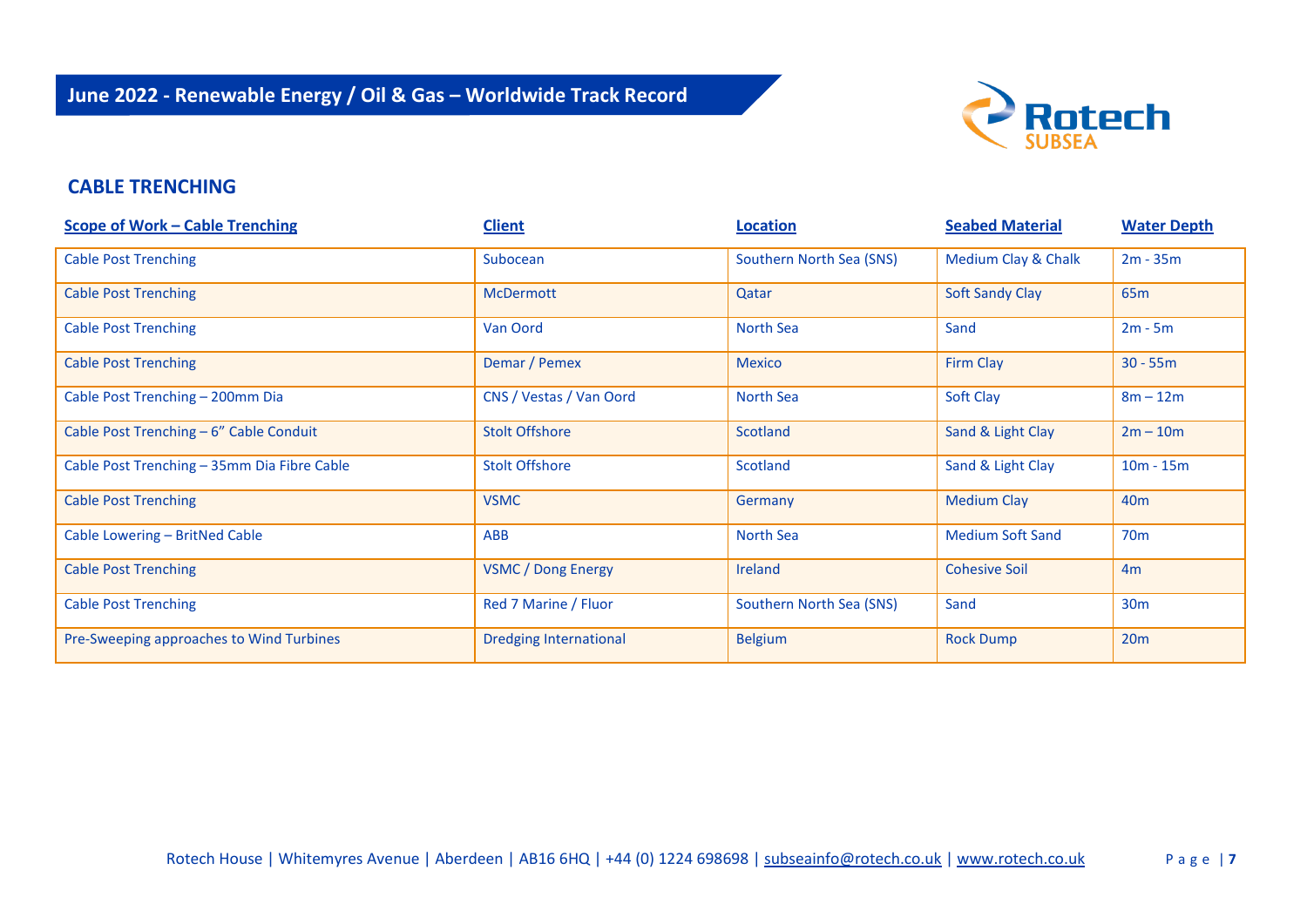

#### **IRM**

| <b>Scope of Work - IRM</b>         | <b>Client</b>                           | <b>Location</b>          | <b>Seabed Material</b>                   | <b>Water Depth</b> |
|------------------------------------|-----------------------------------------|--------------------------|------------------------------------------|--------------------|
| <b>Footprint Excavation</b>        | Subsea 7                                | <b>North Sea</b>         | <b>Cohesive Soil</b>                     | <b>90m</b>         |
| <b>Cable De-burial</b>             | Subocean                                | Southern North Sea (SNS) | <b>Gravelly Clay &amp; Cobbles</b>       | 40 <sub>m</sub>    |
| <b>Pipeline Trenching</b>          | <b>Woodside Engineering</b>             | <b>US G.O.M</b>          | Soft & Hard Soil                         | 15m                |
| <b>Umbilical Trenching</b>         | <b>ERT</b>                              | <b>US G.O.M</b>          | Soft & Very Hard Soil                    | 60 <sub>m</sub>    |
| <b>Pipeline Trenching</b>          | Subsea 7                                | Norway                   | Soft Soil                                | <b>70m</b>         |
| <b>Debris Clearance</b>            | <b>Hallin Marine</b>                    | India                    | <b>Rock Dump</b>                         | 65 <sub>m</sub>    |
| <b>Conductor Clearance</b>         | <b>Tetra Technologies</b>               | <b>US G.O.M</b>          | Soft Clay                                | 91m                |
| <b>Cofferdam Excavation</b>        | <b>Tetra Technologies</b>               | US G.O.M                 | <b>Sand &amp; Shell Fragments</b>        | 33m                |
| <b>Seabed Preparation</b>          | Petronas                                | Turkmenistan             | <b>Hard Clay</b>                         | 61m                |
| <b>Drill Cuttings Clearance</b>    | <b>CTC Marine / COOEC</b>               | China                    | <b>Mixed Clay</b>                        | 107m               |
| <b>Rock Dump Clearance</b>         | <b>Sakhalin Energy</b>                  | Russia                   | <b>Rock Dump</b>                         | <b>50m</b>         |
| <b>Drill Cuttings Clearance</b>    | <b>GSP</b>                              | Romania                  | Soft Clay                                | 95 <sub>m</sub>    |
| <b>Toppled Platform De-burial</b>  | Chevron                                 | <b>US G.O.M</b>          | Soft Mud & Hard Clay -<br>$<$ 140 $k$ Pa | 37 <sub>m</sub>    |
| <b>Pipeline Trenching</b>          | <b>Epic Divers</b>                      | <b>US G.O.M</b>          | Soft Clay                                | 84m                |
| Pipeline Excavation - 36" Pipeline | Cal-Dive                                | <b>US G.O.M</b>          | <b>Soft Mud</b>                          | <b>18m</b>         |
| VK 20" Visual Inspection           | Cal-Dive / Enterprise                   | <b>US G.O.M</b>          | <b>Mudslide Area</b>                     | 204m               |
| Rock Dump Clearance - 8" Pipeline  | <b>Bibby Offshore / Talisman Energy</b> | <b>North Sea</b>         | <b>Rock Dump</b>                         | <b>116m</b>        |
| <b>Lift Boat Excavation</b>        | Bosarge / Exxon                         | <b>US G.O.M</b>          | <b>Soft Mud</b>                          | 15m                |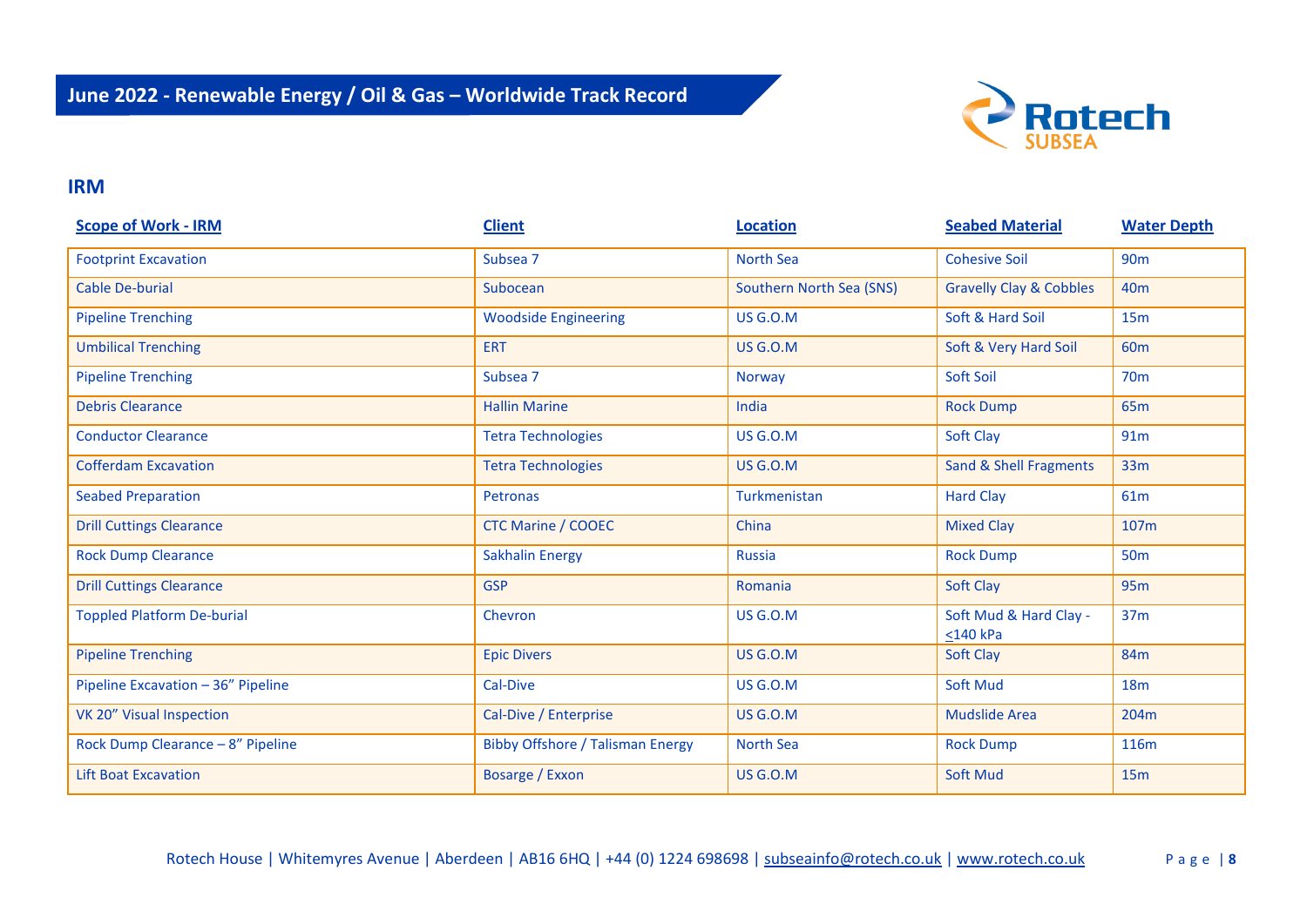

| <b>Scope of Work - IRM</b>                  | <b>Client</b>                    | <b>Location</b>     | <b>Seabed Material</b>         | <b>Water Depth</b> |
|---------------------------------------------|----------------------------------|---------------------|--------------------------------|--------------------|
| Pipeline Excavation - 12" Pipeline          | <b>Global Industries</b>         | <b>US G.O.M</b>     | Soft Clay & Sand               | 120m               |
| <b>Pipeline Excavation</b>                  | <b>Deep Marine Technology</b>    | <b>US G.O.M</b>     | <b>Medium Clay</b>             | 167m               |
| Cable De-burial - 132mm Dia                 | Subocean                         | <b>North Sea</b>    | Sand                           | $2m - 7m$          |
| Pipeline De-burial - 10" Dia                | <b>DOF Subsea</b>                | Australia           | Silt & Sand                    | 15m                |
| Pipeline De-burial - 10" Dia                | Subsea 7 / Woodside Engineering  | <b>NW Australia</b> | <b>Silty Sand &amp; Shells</b> | 150m               |
| Pipeline Excavation - 24" Dia               | Cal-Dive                         | <b>US G.O.M</b>     | Soft Clay                      | 60 <sub>m</sub>    |
| Pipeline De-burial - 10" Dia                | <b>Global Industries</b>         | <b>US G.O.M</b>     | <b>Firm Clay</b>               | 152m               |
| Pipeline De-burial - 6" Dia                 | Cal-Dive                         | <b>US G.O.M</b>     | Soft Mud                       | 67 <sub>m</sub>    |
| Pipeline De-burial - 12" Dia                | Oceaneering                      | <b>US G.O.M</b>     | Soft Mud                       | <b>80m</b>         |
| Pipeline De-Burial - 6" Dia                 | Madcon                           | <b>US G.O.M</b>     | Soft Clay                      | 67 <sub>m</sub>    |
| <b>Cable De-Burial &amp; Post Trenching</b> | Subocean / E-On                  | <b>North Sea</b>    | Sand & Silt                    | $2m - 12m$         |
| <b>Pipeline De-burial</b>                   | <b>Bibby Offshore / Talisman</b> | <b>North Sea</b>    | Soft Clay                      | 140 <sub>m</sub>   |
| <b>Valve Cover Clearance</b>                | <b>Chet Morrison</b>             | <b>US G.O.M</b>     | Soft Clay                      | <b>50m</b>         |
| Pipeline De-burial                          | Acergy / BP                      | <b>North Sea</b>    | Soft Clay                      | <b>30m</b>         |
| <b>Pipeline De-burial</b>                   | Chevron                          | <b>US G.O.M</b>     | <b>Firm Clay</b>               | 20m                |
| <b>Pipeline De-burial</b>                   | Chevron                          | <b>US G.O.M</b>     | <b>Firm Clay</b>               | 20 <sub>m</sub>    |
| <b>Pipeline Trenching for Repair</b>        | <b>BP</b>                        | <b>US G.O.M</b>     | <b>Soft Mud</b>                | 187m               |
| <b>Pipeline Trenching for Repair</b>        | Onyx / Enterprise                | <b>US G.O.M</b>     | Soft Mud                       | 230m               |
| <b>Pipeline Trenching for Repair</b>        | <b>BP</b>                        | <b>US G.O.M</b>     | Soft Mud                       | 200 <sub>m</sub>   |
| Pipeline Post Trenching - 30" Dia           | <b>Chet Morrison / SNG</b>       | <b>US G.O.M</b>     | <b>Compacted Sand / Clay</b>   | 3m                 |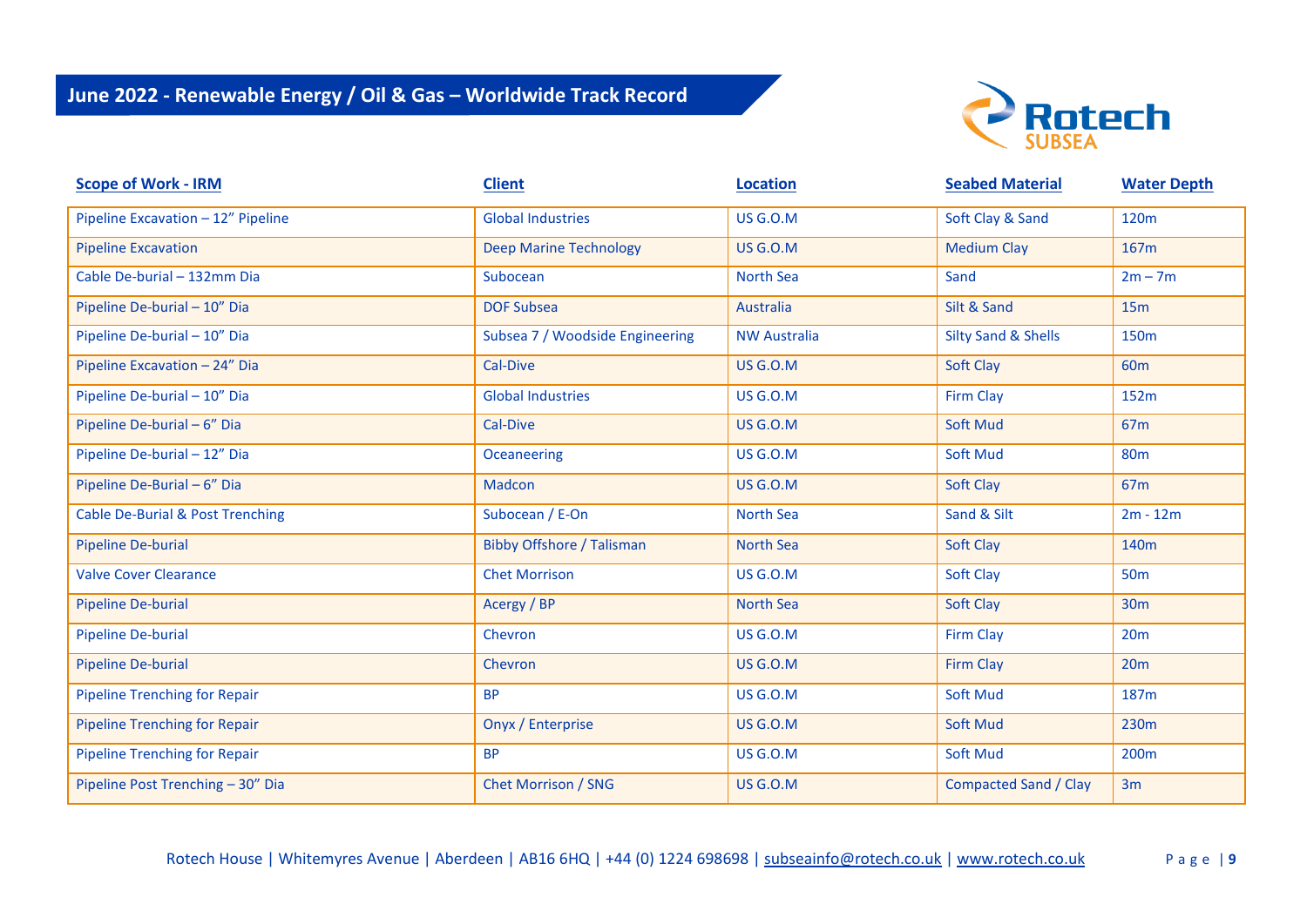

| <b>Scope of Work - IRM</b>                             | <b>Client</b>                      | <b>Location</b>         | <b>Seabed Material</b>     | <b>Water Depth</b> |
|--------------------------------------------------------|------------------------------------|-------------------------|----------------------------|--------------------|
| Post Hurricane Pipeline Repair                         | Oceaneering / Shell                | <b>US G.O.M</b>         | Mud                        | 1000m              |
| Post Hurricane Repair Work                             | Global Industries / Chevron        | <b>US G.O.M</b>         | Mud                        | 10 <sub>m</sub>    |
| Pipeline Post Trenching - 44" Dia                      | Chet Morrison / BP                 | <b>US G.O.M</b>         | Sand                       | $3m - 6m$          |
| Post Hurricane Repair Work                             | <b>Global Industries / Chevron</b> | <b>US G.O.M</b>         | Mud                        | $20m - 40m$        |
| Pipeline De-burial for inspection - 32" & 24" Dia      | Subsea 7 / Total                   | <b>North Sea</b>        | <b>Rock Dump Clearance</b> | 110 <sub>m</sub>   |
| <b>Pipeline De-burial</b>                              | <b>Allseas</b>                     | <b>North Sea</b>        | Sand                       | $15m - 25m$        |
| Seabed Preparation & Pipeline Post Trenching - 24" Dia | Stolt / Burullus                   | Egypt                   | Sand & Soft Clay           | $12m - 40m$        |
| Seabed Preparation for Habitat Installation            | <b>Allseas</b>                     | <b>North Sea</b>        | Sand & Soft Clay           | 45 <sub>m</sub>    |
| <b>Pipeline De-burial</b>                              | Global Industries / Chevron        | <b>US G.O.M</b>         | Sand                       | 210 <sub>m</sub>   |
| <b>Pipeline De-burial</b>                              | <b>Global Industries / Chevron</b> | <b>US G.O.M</b>         | Mud                        | $40m - 60m$        |
| <b>Pipeline De-burial</b>                              | Cal-Dive / Williams                | <b>US G.O.M</b>         | Mud                        | 290 <sub>m</sub>   |
| Pipeline De-burial                                     | <b>Oceaneering</b>                 | <b>US G.O.M</b>         | Mud                        | 75m                |
| De-burial of Mine Outfall Pipes & Area Clearance       | <b>Briggs Marine</b>               | <b>North Sea</b>        | Silt                       | 14m                |
| <b>Freespan Correction</b>                             | <b>Global Industries</b>           | <b>Gulf of Thailand</b> | <b>Mud Waves</b>           | 80 <sub>m</sub>    |
| Seabed Preparation for Jack-up Rig Spud Cans           | <b>IEV / Premier Oil</b>           | <b>Bay of Bengal</b>    | Sand                       | 100 <sub>m</sub>   |
| Seabed Preparation for Jacket installation             | <b>McDermott</b>                   | <b>East Timor Sea</b>   | Sands & Clay               | <b>85m</b>         |
| Seabed Preparation for Rock dumping                    | <b>Balfour Beattie / Bechtel</b>   | <b>Irish Sea</b>        | <b>Silty Sand</b>          | 10 <sub>m</sub>    |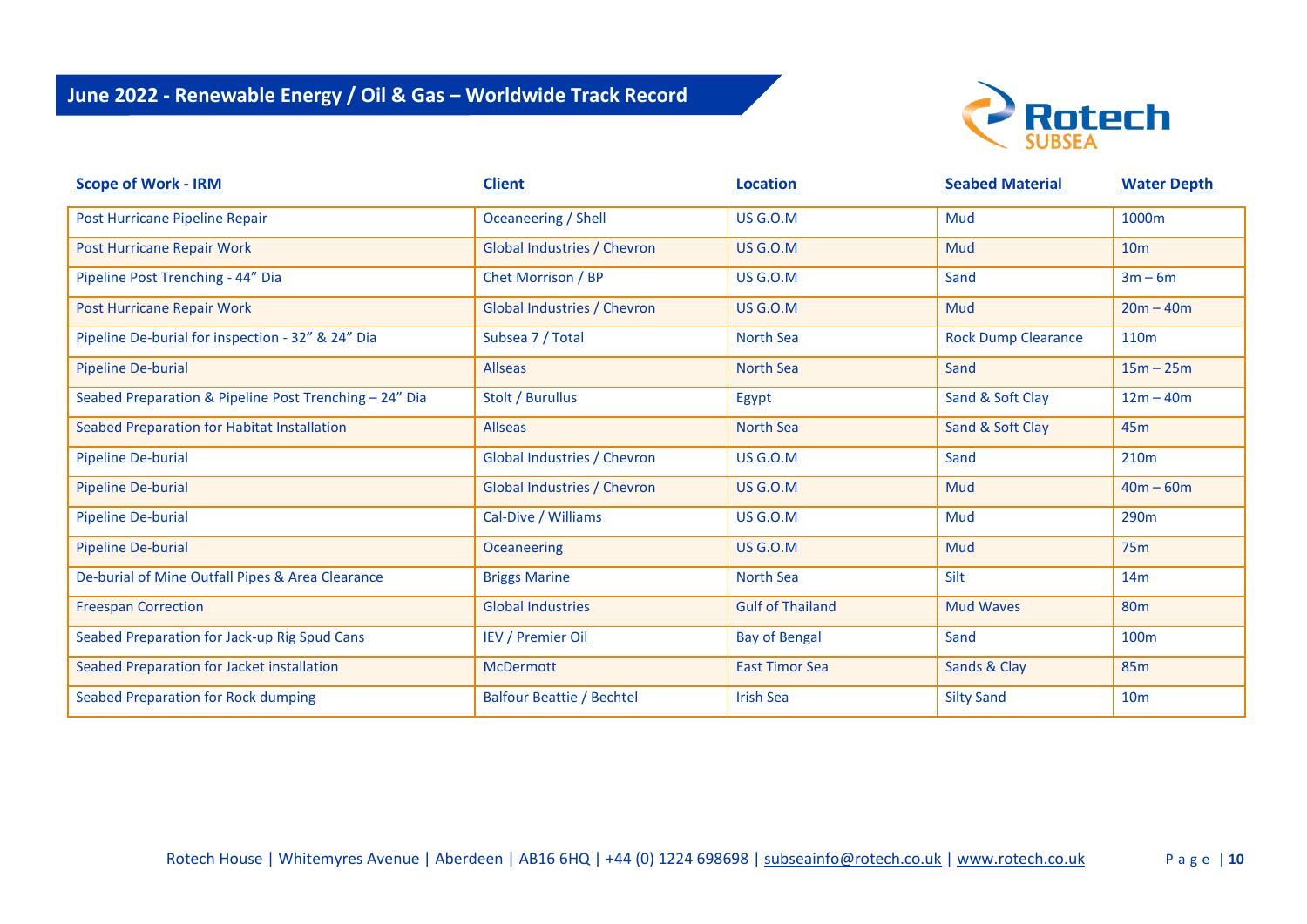

### **Decommissioning & Salvage Work**

| <b>Scope of Work - DECOM</b>         | <b>Client</b>                          | <b>Location</b> | <b>Seabed Material</b> | <b>Water Depth</b> |
|--------------------------------------|----------------------------------------|-----------------|------------------------|--------------------|
| <b>Conductor Excavation</b>          | <b>Bisso Marine</b>                    | <b>US G.O.M</b> | Sand                   | <b>16m</b>         |
| <b>Platform Excavation</b>           | Anglo-Suisse                           | <b>US G.O.M</b> | <b>Soft Soils</b>      | 64m                |
| De-burial of a Tunnel Boring Machine | Dempsey                                | Australia       | Sand / Soft Clay       | 20m                |
| <b>Subsea Assembly</b>               | <b>International Offshore Services</b> | <b>US G.O.M</b> | <b>Hard Clays</b>      | 17 <sub>m</sub>    |
| <b>Platform Excavation</b>           | <b>McMoran</b>                         | <b>US G.O.M</b> | <b>Soft Soils</b>      | 34m                |
| <b>Platform Salvage</b>              | <b>Global Industries</b>               | <b>US G.O.M</b> | Mud                    | 183m               |
| <b>Wellhead Excavation</b>           | Chevron                                | <b>US G.O.M</b> | 23kPa                  | 30 <sub>m</sub>    |
| <b>Backfill Removal</b>              | Chevron                                | <b>US G.O.M</b> | <b>Medium Clay</b>     | <b>55m</b>         |
| <b>Caisson Excavation</b>            | Chevron                                | <b>US G.O.M</b> | <b>Mixed Clay</b>      | 43m                |
| <b>Caisson Excavation</b>            | Chevron                                | <b>US G.O.M</b> | Soft Backfill          | 42m                |
| <b>Caisson Excavation</b>            | Proserv                                | <b>US G.O.M</b> | Soft to Medium Clay    | 54m                |
| <b>Platform Excavation</b>           | <b>Tetra Technologies</b>              | <b>US G.O.M</b> | Soft Clay              | 47 <sub>m</sub>    |
| <b>Caisson Excavation</b>            | <b>Energy XXI</b>                      | <b>US G.O.M</b> | <b>Mixed Clay</b>      | 40 <sub>m</sub>    |
| <b>Caisson Excavation</b>            | <b>Epic Divers</b>                     | <b>US G.O.M</b> | Soft Clay              | <b>95m</b>         |
| <b>Platform Leg Excavation</b>       | <b>Express</b>                         | <b>US G.O.M</b> | <b>Mixed Clay</b>      | 22m                |
| <b>Debris Removal</b>                | <b>Energy XXI</b>                      | <b>US G.O.M</b> | <b>Mixed Clay</b>      | 40 <sub>m</sub>    |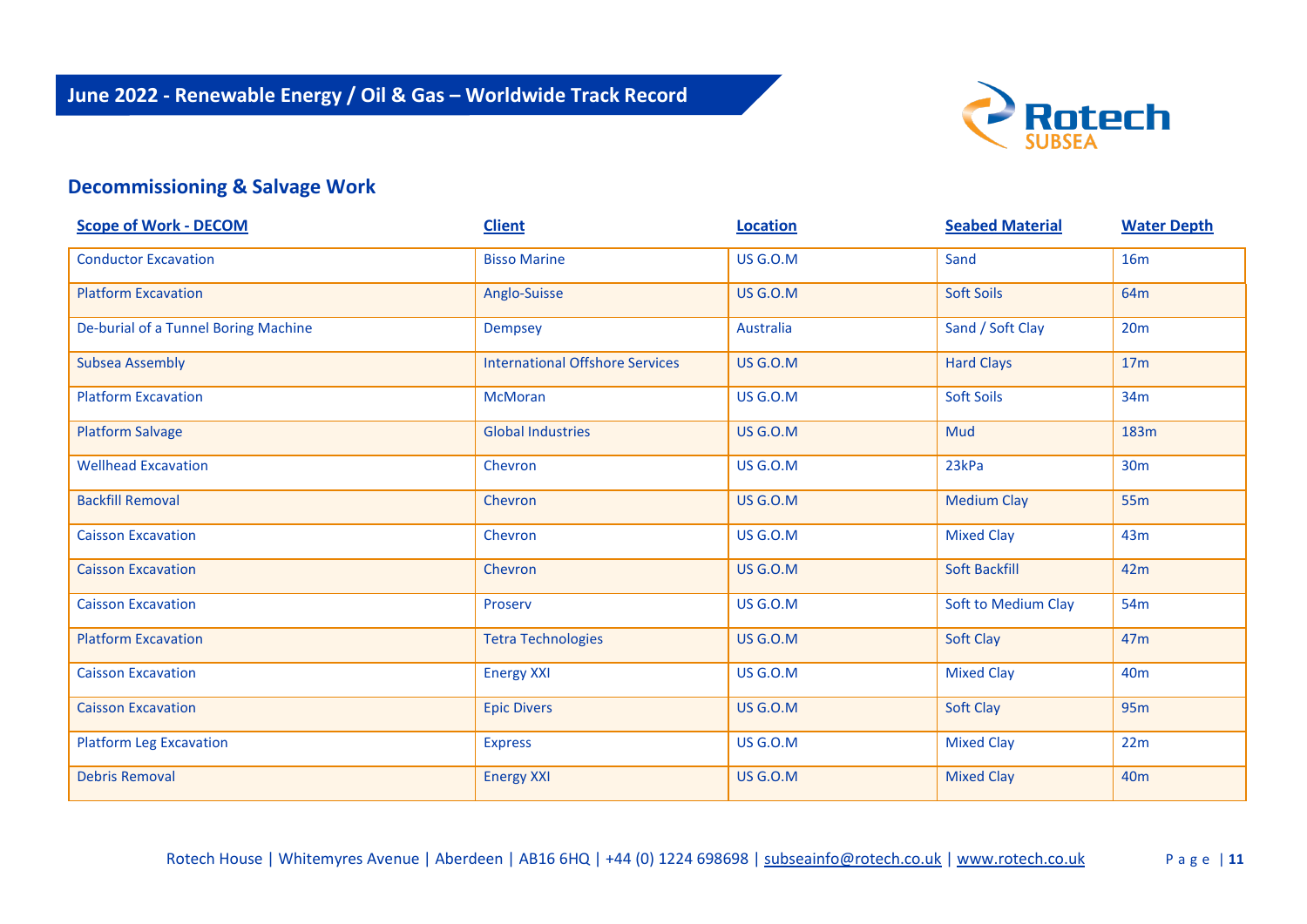

| <b>Scope of Work - DECOM</b>              | <b>Client</b>              | <b>Location</b> | <b>Seabed Material</b> | <b>Water Depth</b> |
|-------------------------------------------|----------------------------|-----------------|------------------------|--------------------|
| <b>Caisson Excavation</b>                 | <b>OSFI</b>                | <b>US G.O.M</b> | <b>Soft Mud</b>        | 62m                |
| <b>Debris Removal</b>                     | <b>Wild Well Control</b>   | <b>US G.O.M</b> | Soft Clay              | <b>50m</b>         |
| <b>Jacket Excavation</b>                  | <b>Tetra Technologies</b>  | <b>US G.O.M</b> | <b>Medium Clay</b>     | 51m                |
| <b>Debris Removal</b>                     | <b>Wild Well Control</b>   | <b>US G.O.M</b> | Soft Clay              | <b>66m</b>         |
| <b>Jacket Excavation</b>                  | Apache                     | <b>US G.O.M</b> | <b>Soft Clay</b>       | 72m                |
| <b>Deck Salvage Excavation</b>            | Apache                     | <b>US G.O.M</b> | <b>Soft Mud</b>        | 69m                |
| <b>Jacket and Debris Excavation</b>       | Apache                     | <b>US G.O.M</b> | <b>Soft Clay</b>       | 61m                |
| <b>Caisson Excavation</b>                 | <b>Explore Enterprises</b> | <b>US G.O.M</b> | <b>Silty Sand</b>      | 20m                |
| <b>Caisson Excavation</b>                 | <b>Tetra Technologies</b>  | <b>US G.O.M</b> | <b>Soft Clay</b>       | <b>76m</b>         |
| <b>Platform Salvage</b>                   | Pioneer                    | <b>US G.O.M</b> | <b>Soft Clay</b>       | <b>70m</b>         |
| <b>Well Head Excavation</b>               | Wild Well Control          | <b>US G.O.M</b> | <b>Medium Clay</b>     | 25m                |
| <b>Well Head Excavation</b>               | <b>Wild Well Control</b>   | <b>US G.O.M</b> | <b>Medium Clay</b>     | 60 <sub>m</sub>    |
| <b>Platform Recovery</b>                  | <b>Wild Well Control</b>   | <b>US G.O.M</b> | <b>Medium Clay</b>     | <b>70m</b>         |
| <b>Platform Recovery</b>                  | Wild Well Control          | <b>US G.O.M</b> | <b>Medium Clay</b>     | <b>76m</b>         |
| 20" Pipeline De-burial                    | <b>Legacy Offshore</b>     | <b>US G.O.M</b> | <b>Soft Clay</b>       | 204m               |
| <b>Platform Recovery</b>                  | Wild Well Control          | <b>US G.O.M</b> | <b>Medium Clay</b>     | 30 <sub>m</sub>    |
| Debris basket collection and deck salvage | Wild Well Control          | <b>US G.O.M</b> | <b>Medium Clay</b>     | 25m                |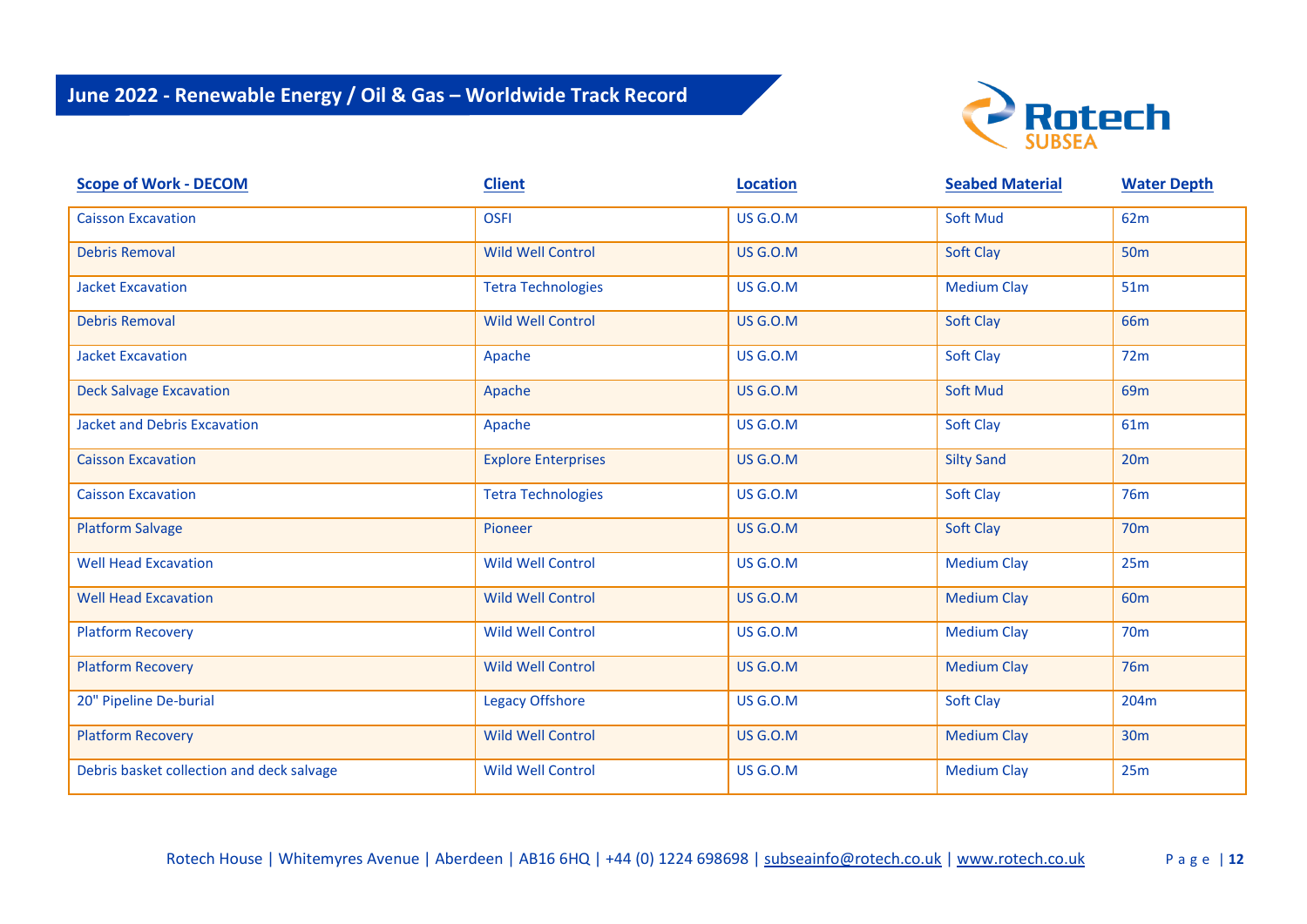

| <b>Scope of Work - DECOM</b>    | <b>Client</b>                     | <b>Location</b>    | <b>Seabed Material</b> | <b>Water Depth</b> |
|---------------------------------|-----------------------------------|--------------------|------------------------|--------------------|
| Two 26" Well Heads 15' BML      | Wild Well Control                 | <b>US G.O.M</b>    | <b>Medium Clay</b>     | 72m                |
| <b>Barge Salvage</b>            | Rozel                             | <b>US G.O.M</b>    | Sandy / Silty Clay     | 3.5 <sub>m</sub>   |
| <b>Platform Abandonment</b>     | <b>Wild Well Control</b>          | <b>US G.O.M</b>    | <b>Soft Mud</b>        | 27m                |
| <b>Heat Exchanger Burial</b>    | <b>SWG</b>                        | <b>East Timor</b>  | Sandy / Silty Clay     | $80m - 100m$       |
| <b>Trunk line Excavation</b>    | Cal-Dive                          | <b>US G.O.M</b>    | <b>Soft Mud</b>        | <b>38m</b>         |
| <b>Conductor Excavation</b>     | <b>Wild Well Control</b>          | <b>US G.O.M</b>    | Soft Clay              | 37m                |
| <b>Platform Salvage</b>         | <b>Global Industries</b>          | <b>US G.O.M</b>    | Soft Clay              | <b>70m</b>         |
| <b>Platform Salvage</b>         | <b>Global Industries</b>          | <b>US G.O.M</b>    | Soft Clay              | <b>70m</b>         |
| <b>Platform Salvage</b>         | <b>Global Industries</b>          | <b>US G.O.M</b>    | Soft Clay              | 72m                |
| <b>Platform Deck Salvage</b>    | Apache                            | <b>US G.O.M</b>    | Soft Clay              | <b>70m</b>         |
| <b>Well Intervention</b>        | Chevron                           | <b>US G.O.M</b>    | Soft Clay              | 42m                |
| <b>Conductor Excavation</b>     | Wild Well Control                 | <b>US G.O.M</b>    | Soft Clay              | 40 <sub>m</sub>    |
| <b>Platform Salvage</b>         | <b>Global Industries / Apache</b> | <b>US G.O.M</b>    | Soft Clay              | 72m                |
| <b>Mooring Wire Abandonment</b> | TS7                               | <b>New Zealand</b> | Silt                   | 115m               |
| <b>60" Caisson Excavation</b>   | <b>Devon Energy</b>               | <b>US G.O.M</b>    | Soft Clay              | 8 <sub>m</sub>     |
| <b>Well-Head Excavation</b>     | Chevron                           | <b>US G.O.M</b>    | <b>Medium Clay</b>     | 46m                |
| <b>Well-Head Excavation</b>     | <b>Wild Well Control</b>          | <b>US G.O.M</b>    | <b>Medium Clay</b>     | 40 <sub>m</sub>    |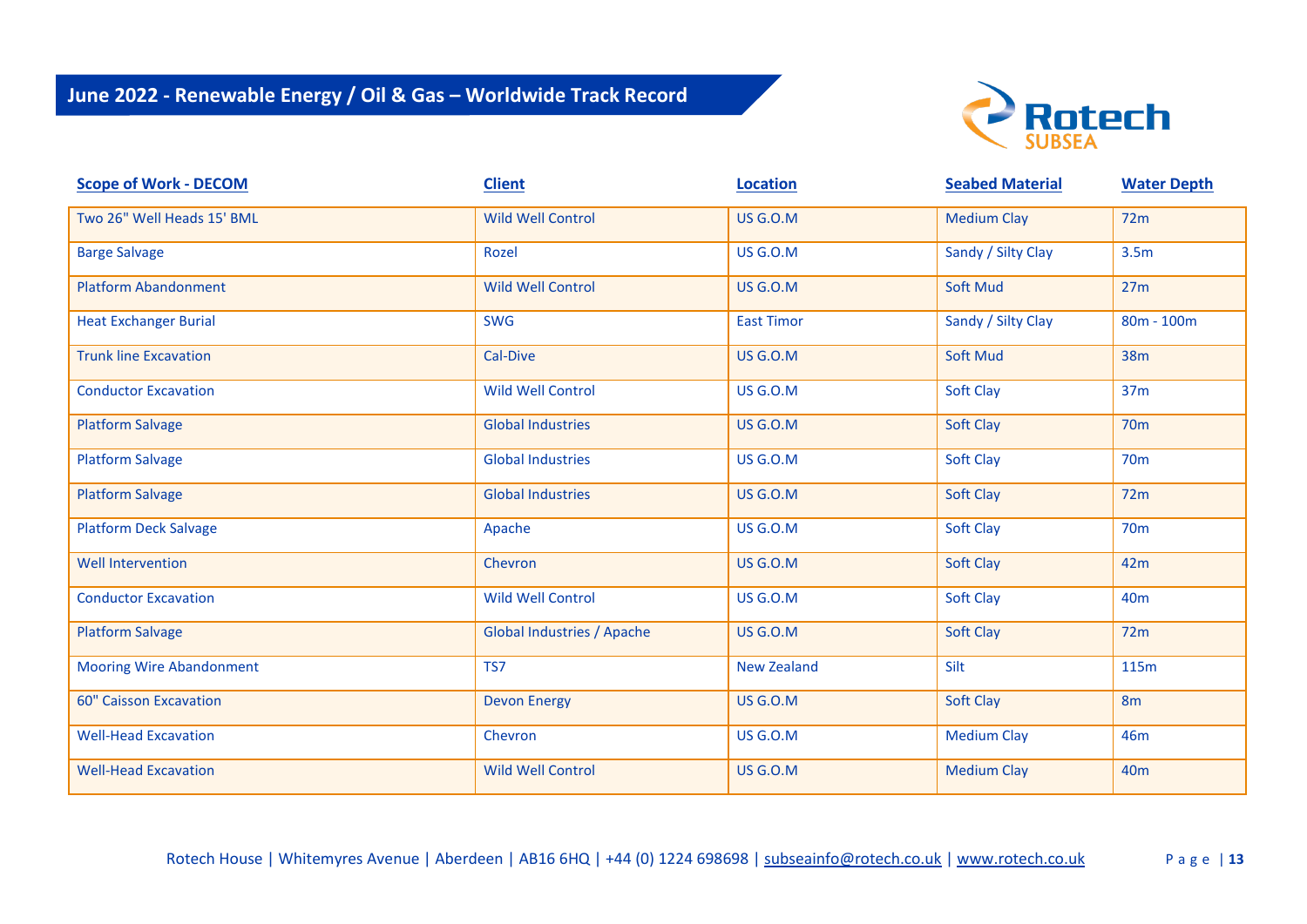

| <b>Scope of Work - DECOM</b>                   | <b>Client</b>               | <b>Location</b> | <b>Seabed Material</b> | <b>Water Depth</b> |
|------------------------------------------------|-----------------------------|-----------------|------------------------|--------------------|
| <b>Well-Head Excavation</b>                    | Chevron                     | <b>US G.O.M</b> | <b>Soft Clay</b>       | 45 <sub>m</sub>    |
| <b>Platform Salvage Excavation</b>             | <b>Howard Energy</b>        | <b>US G.O.M</b> | Soft Clay              | <b>70m</b>         |
| <b>Platform Leg Excavation</b>                 | Con-Dive / ENI              | <b>US G.O.M</b> | Soft to Medium Clay    | <b>70m</b>         |
| <b>Jacket Leg Excavations</b>                  | <b>Chet Morrison</b>        | <b>US G.O.M</b> | <b>Soft Clay</b>       | <b>50m</b>         |
| <b>Platform Salvage/Well Excavations</b>       | Chevron                     | <b>US G.O.M</b> | Soft to Firm Clay      | 40 <sub>m</sub>    |
| <b>Conductor Excavation</b>                    | <b>Tetra Technologies</b>   | <b>US G.O.M</b> | <b>Soft Mud</b>        | <b>70m</b>         |
| <b>Conductor Excavation</b>                    | <b>Tetra Technologies</b>   | <b>US G.O.M</b> | Soft Clay              | 30 <sub>m</sub>    |
| <b>Wellhead &amp; Jacket Leg Excavation</b>    | <b>Newfield Exploration</b> | <b>US G.O.M</b> | Soft Clay              | 32m                |
| <b>Wellhead Excavation</b>                     | <b>Newfield Exploration</b> | <b>US G.O.M</b> | <b>Firm Clay</b>       | 30 <sub>m</sub>    |
| <b>Backfilling Well Excavation</b>             | <b>Magnum Hunter</b>        | <b>US G.O.M</b> | <b>Soft Mud</b>        | <b>50m</b>         |
| <b>Wellhead Excavation</b>                     | <b>Magnum Hunter</b>        | <b>US G.O.M</b> | <b>Soft Mud</b>        | <b>50m</b>         |
| <b>Wellhead Excavation</b>                     | <b>Newfield Exploration</b> | <b>US G.O.M</b> | Firm Clay              | <b>30m</b>         |
| <b>Wellhead Excavation</b>                     | <b>Magnum Hunter</b>        | <b>US G.O.M</b> | <b>Firm Clay</b>       | 45 <sub>m</sub>    |
| <b>Jacket Leg Excavation - Decommissioning</b> | Cal-Dive / Anadarko         | <b>US G.O.M</b> | Mud                    | 70 <sub>m</sub>    |
| Post Hurricane Conductor De-burial             | <b>BP</b>                   | <b>US G.O.M</b> | Mud                    | 40 <sub>m</sub>    |
| <b>Jacket Leg Excavation - Decommissioning</b> | IEV / Shell                 | Indonesia       | Sand & Soft Clay       | <b>85m</b>         |
| Jack-up Rig Leg Recovery                       | Titan / Ensco               | <b>US G.O.M</b> | <b>Firm Clay</b>       | 110 <sub>m</sub>   |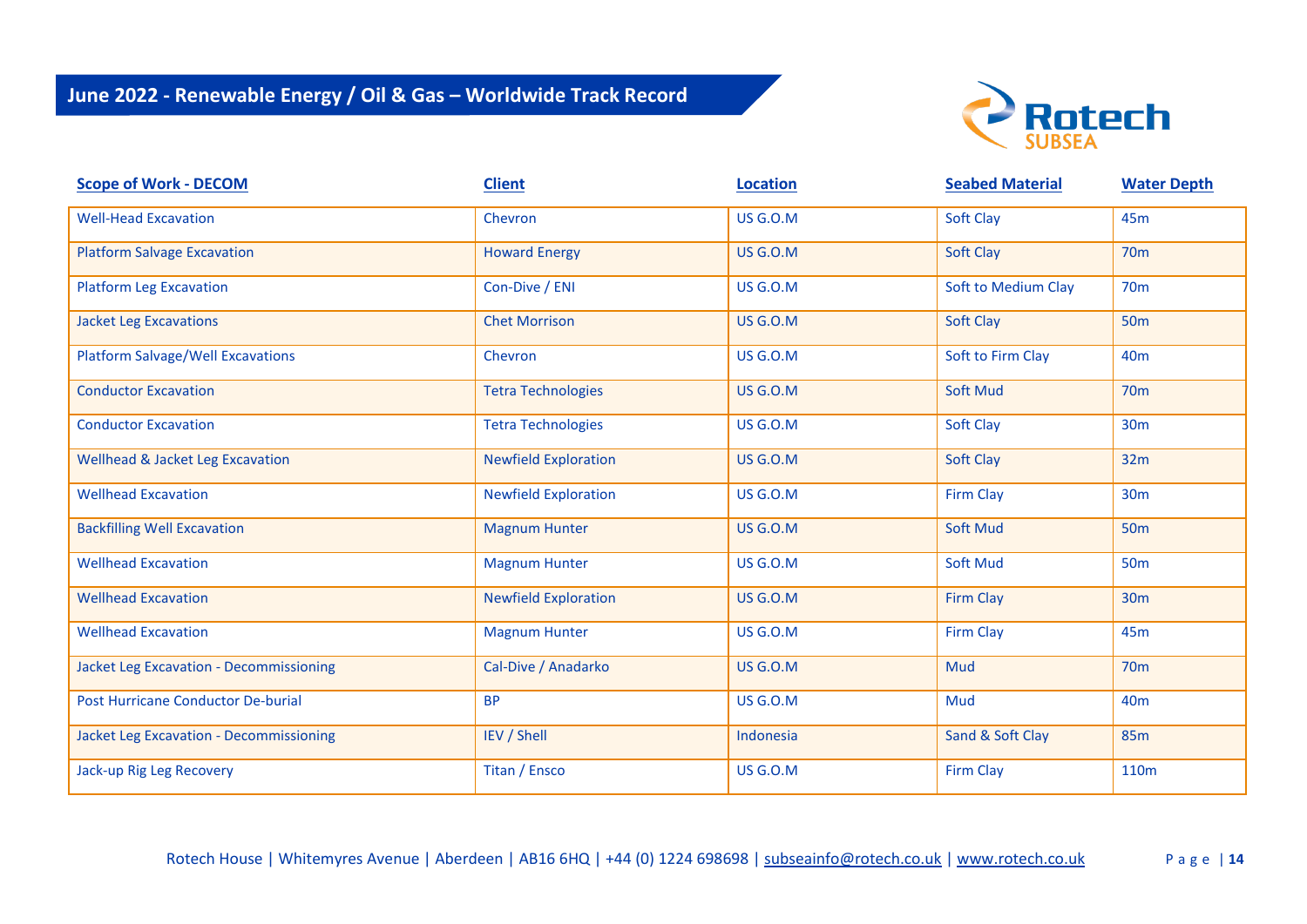

| <b>Scope of Work - DECOM</b>                   | <b>Client</b>         | <b>Location</b>          | <b>Seabed Material</b>  | <b>Water Depth</b> |
|------------------------------------------------|-----------------------|--------------------------|-------------------------|--------------------|
| Providing Access for Hydraulic Pipeline Cutter | Van Oord              | Singapore                | Rock & Backfill Removal | 20 <sub>m</sub>    |
| De-burial of Jack-up Spud Cans                 | <b>Noble Drilling</b> | North Sea - Dutch Sector | Sand to Firm Clay       | $50m - 60m$        |
| <b>Well Head De-burial</b>                     | <b>Shell</b>          | <b>Malaysia</b>          | Sand & Light Clay       | 80 <sub>m</sub>    |
| <b>Spud Can Excavation</b>                     | <b>KNOC</b>           | Vietnam                  | Sand                    | 5 <sub>m</sub>     |

### **Pipeline Trenching**

| <b>Scope of Work - Pipeline Trenching</b>    | <b>Client</b>                       | <b>Location</b>              | <b>Seabed Material</b>         | <b>Water Depth</b> |
|----------------------------------------------|-------------------------------------|------------------------------|--------------------------------|--------------------|
| <b>Pipeline Post Trenching</b>               | Cal-Dive                            | <b>Bahamas</b>               | Sand                           | 28m                |
| <b>Pipeline Post Trenching</b>               | Global Ind.                         | <b>Mexico</b>                | Clay                           | <b>50m</b>         |
| <b>Pipeline Post Trenching</b>               | Global Ind.                         | <b>Mexico</b>                | Clay                           | 50 <sub>m</sub>    |
| <b>Pipeline Crossing Remediation</b>         | <b>Allseas</b>                      | <b>Trinidad &amp; Tobago</b> | <b>Clayey Soils</b>            | 55 <sub>m</sub>    |
| <b>Pipeline Post Trenching</b>               | Cal-Dive                            | <b>US G.O.M</b>              | Soft pre-disturbed<br>material | 61 <sub>m</sub>    |
| Pipeline Trenching & Free-span Rectification | (client wished to remain anonymous) | Iran                         | Soft, Silty Clay               | 64 <sub>m</sub>    |
| Pipeline Post Trenching - 20" Dia            | Global Ind.                         | <b>US G.O.M</b>              | Soft Clay & Sand               | 76 <sub>m</sub>    |
| Pipeline Post Trenching - 16" Dia            | J Ray McDermott                     | <b>Persian Gulf</b>          | Soft Clay & Sand               | $3m - 7m$          |
| <b>Pipeline Post Trenching</b>               | Oceanografia                        | <b>Mexico</b>                | <b>Medium Clay</b>             | 50 <sub>m</sub>    |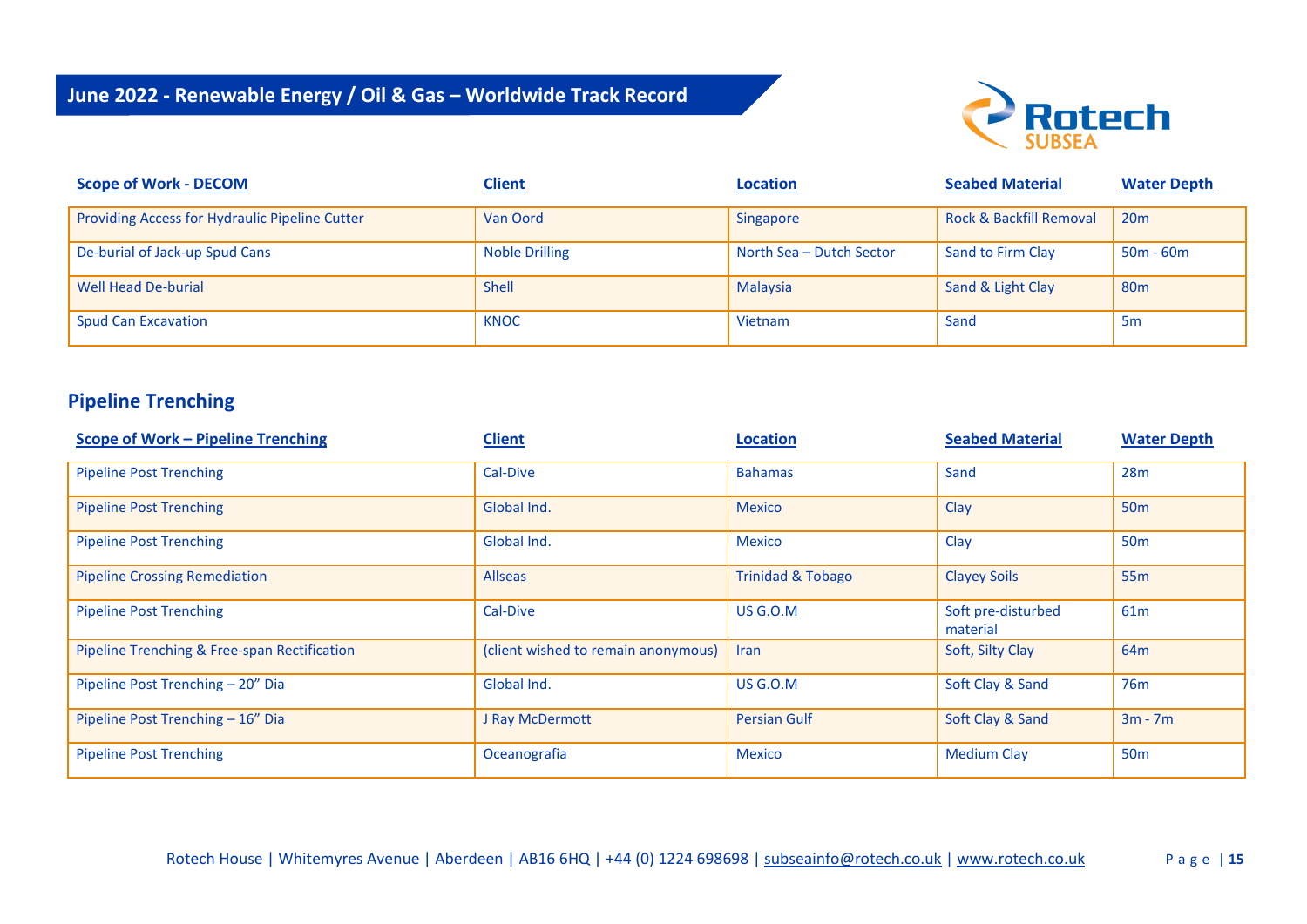

| <b>Scope of Work - Pipeline Trenching</b> | <b>Client</b>             | <b>Location</b>    | <b>Seabed Material</b> | <b>Water Depth</b> |
|-------------------------------------------|---------------------------|--------------------|------------------------|--------------------|
| <b>Pipeline Post Trenching</b>            | OIS                       | Indonesia          | <b>Silty Clay</b>      | 12m                |
| <b>Flexible Pipeline De-burial</b>        | Subsea 7                  | Norway             | Soft Clay              | 12m                |
| <b>Pipeline Installation</b>              | Z&P                       | Venezuela          | Soft mud/clay          | 150m               |
| <b>Seabed Levelling</b>                   | Chevron                   | <b>U.S. G.O.M</b>  | <b>Soft Clay</b>       | 40 <sub>m</sub>    |
| <b>Pipeline Crossings</b>                 | Oceanografia              | <b>Mexico</b>      | <b>Firm Clay</b>       | 35m                |
| Pipeline Post Trenching - 20" & 24" Dia   | Horizon / Pemex           | <b>Mexico</b>      | <b>Firm Clay</b>       | <b>80m</b>         |
| Pipeline Post Trenching - 24" & 36" Dia   | Oceanografia              | <b>Mexico</b>      | Firm Clay              | 35m                |
| Pipeline Post Trenching - 20" Dia         | Oceanografia              | <b>Mexico</b>      | Firm Clay              | 40 <sub>m</sub>    |
| Pipeline Post Trenching - 12" Dia         | Z&P / ConocoPhillips      | Venezuela          | <b>Soft Mud</b>        | 10 <sub>m</sub>    |
| Pipeline Post Trenching - 36" Dia         | Oceanografia / Pemex      | <b>Mexico</b>      | Firm Clay              | 40 <sub>m</sub>    |
| Pipeline Post Trenching - 20" Dia         | <b>COMACOE</b>            | <b>Middle East</b> | <b>Sandy Silt</b>      | $5m - 21m$         |
| Pipeline Post Trenching - 16" Dia         | Oceanografia              | <b>Mexico</b>      | Firm Clay              | <b>50m</b>         |
| Pipeline Post Trenching - 12" Dia         | Chevron                   | <b>US G.O.M</b>    | Soft Clay              | 40 <sub>m</sub>    |
| <b>Pipeline Crossings</b>                 | <b>Global Industries</b>  | Saudi Arabia       | <b>Clayey Sand</b>     | $9m - 36m$         |
| Pipeline Post Trenching - 12" Dia         | Z&P / ConocoPhillips      | Venezuela          | <b>Soft Mud</b>        | $5m - 25m$         |
| Pipeline Post Trenching - 16" Dia         | Condux / Pemex            | <b>Mexico</b>      | Firm Clay              | 33m                |
| Pipeline Post Trenching - 8" Dia          | Con-Dive / Prime Offshore | <b>US G.O.M</b>    | Soft Clay              | 40 <sub>m</sub>    |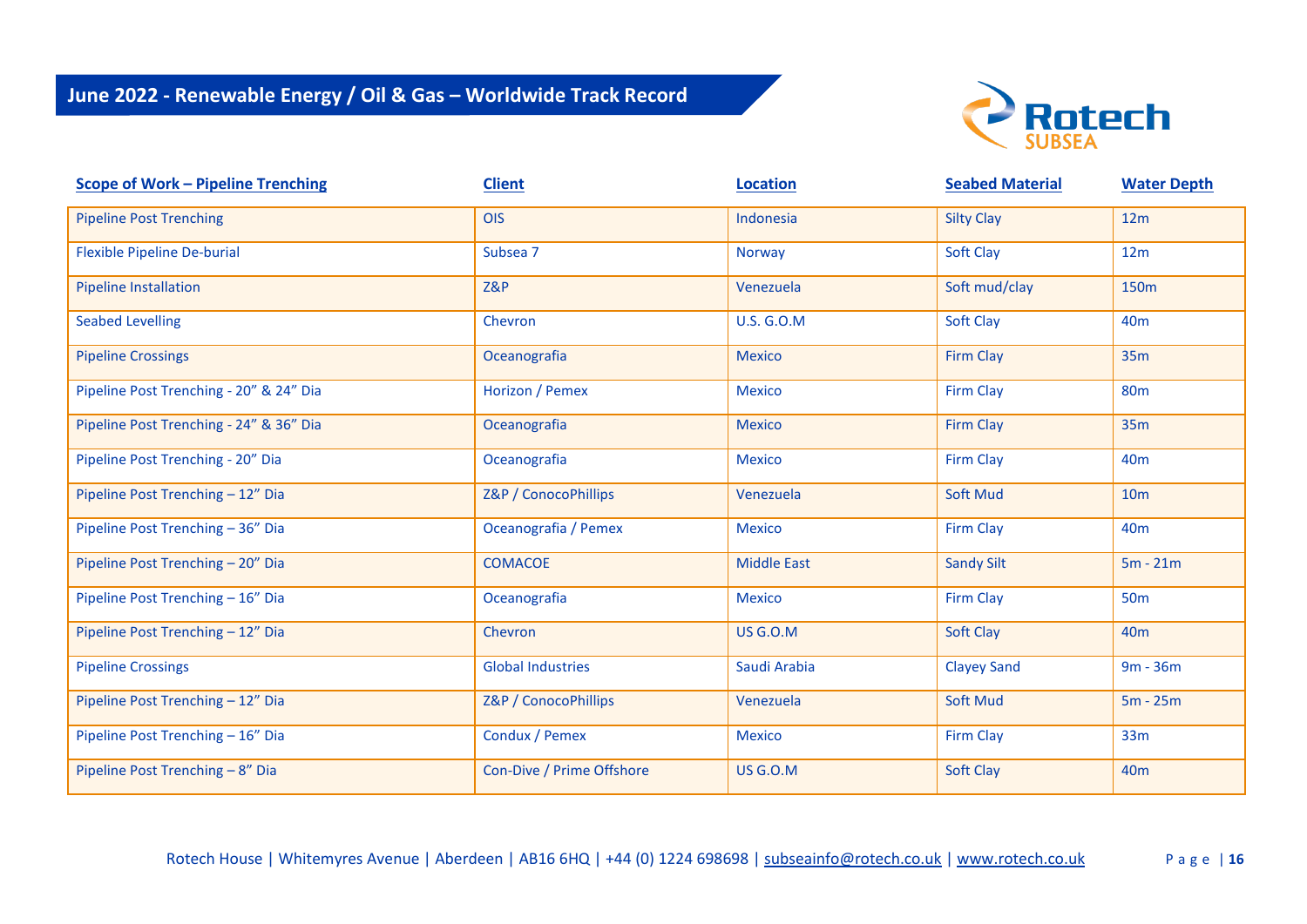

| <b>Scope of Work - Pipeline Trenching</b>    | <b>Client</b>                          | <b>Location</b>   | <b>Seabed Material</b> | <b>Water Depth</b> |
|----------------------------------------------|----------------------------------------|-------------------|------------------------|--------------------|
| Pipeline Post Trenching - 16" Dia            | Condux / Pemex                         | <b>Mexico</b>     | <b>Firm Clay</b>       | 33m                |
| Pipeline Post Trenching - 8" Dia             | Con-Dive / Prime Offshore              | <b>US G.O.M</b>   | Soft Clay              | 40 <sub>m</sub>    |
| Sandwave Clearance & Post Trenching 20" Dia  | <b>Global Industries / British Gas</b> | India             | Soft Sand & Clay       | $25m - 40m$        |
| Pipeline Post Trenching - 24" Dia            | Condux / Pemex                         | <b>Mexico</b>     | <b>Firm Clay</b>       | <b>50m</b>         |
| <b>Post Trenching Pipeline</b>               | Condux / Pemex                         | <b>Mexico</b>     | <b>Firm Clay</b>       | <b>50m</b>         |
| Pipe Crossing Post Trenching - 12" & 36" Dia | <b>Global Industries / Pemex</b>       | <b>Mexico</b>     | Sand & Mud             | <b>50m</b>         |
| <b>Pipeline Trenching</b>                    | <b>Prime Offshore</b>                  | <b>US G.O.M</b>   | Sand                   | 46m                |
| Pipeline Post Trenching - 12", 24" & 36" Dia | <b>Global Industries / Pemex</b>       | <b>Mexico</b>     | Sand & Clay            | 66 <sub>m</sub>    |
| Pipeline Post Trenching - 8" & 10" Dia       | <b>Global Industries / Chevron</b>     | <b>US G.O.M</b>   | <b>Soft Mud</b>        | 65 <sub>m</sub>    |
| Pipeline Post Trenching - 36" Dia            | Oceanografia                           | <b>Mexico</b>     | <b>Soft Mud</b>        | <b>80m</b>         |
| Pipeline Post Trenching - 12" Dia            | Global Industries / Chevron            | <b>US G.O.M</b>   | <b>Soft Mud</b>        | 70 <sub>m</sub>    |
| <b>Pipeline Trenching</b>                    | Horizon                                | <b>Mexico</b>     | Soft Clay              | 60 <sub>m</sub>    |
| <b>Pipeline Trenching</b>                    | <b>Global Industries / Devon</b>       | <b>U.S. G.O.M</b> | <b>Soft Clay</b>       | 40 <sub>m</sub>    |
| <b>Pipeline Trenching</b>                    | <b>Global Industries / Apache</b>      | <b>U.S. G.O.M</b> | <b>Firm Clay</b>       | 25m                |
| Post Trenching 24" Pipelines                 | Horizon                                | <b>Mexico</b>     | <b>Soft Clay</b>       | <b>80m</b>         |
| <b>Post Trenching Pipeline</b>               | Condux / Pemex                         | <b>Mexico</b>     | Soft Clay              | $45m - 65m$        |
| Post Trenching 12" Pipeline                  | Global Industries / ElPaso             | <b>U.S. G.O.M</b> | Soft Clay              | 15m                |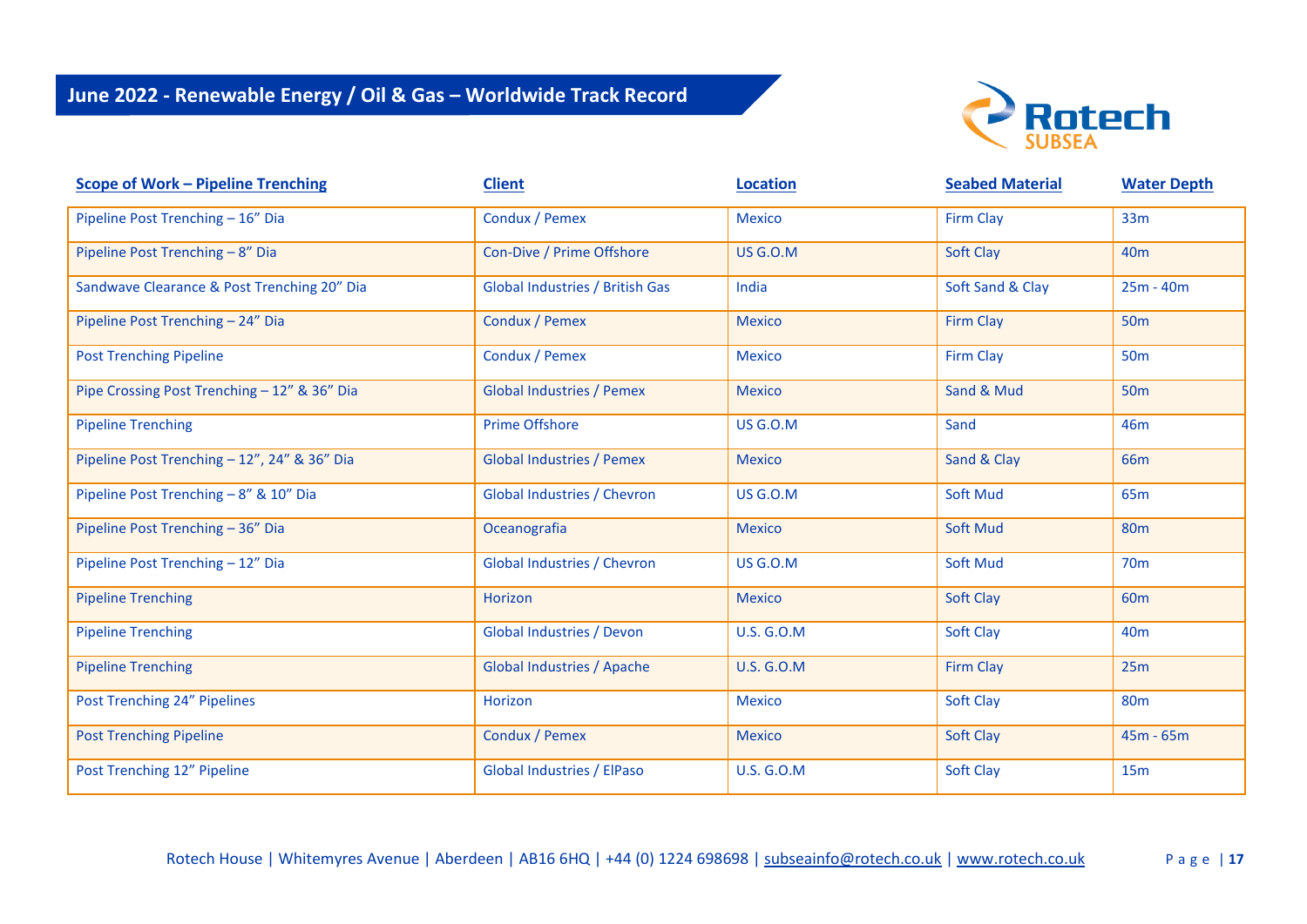

| <b>Scope of Work - Pipeline Trenching</b> | <b>Client</b>                    | <b>Location</b> | <b>Seabed Material</b> | <b>Water Depth</b> |
|-------------------------------------------|----------------------------------|-----------------|------------------------|--------------------|
| <b>Pipeline Trenching</b>                 | Acergy                           | <b>Trinidad</b> | <b>Soft Mud</b>        | <b>75m</b>         |
| Post Trenching 12", 18" & 20" Pipelines   | <b>Global Industries / Pemex</b> | <b>Mexico</b>   | <b>Firm Clay</b>       | $40m - 55m$        |
| <b>Pipeline Crossing Preparation</b>      | Condux / Pemex                   | <b>Mexico</b>   | <b>Firm Clay</b>       | 50 <sub>m</sub>    |
| Pipeline Trenching & Crossing Preparation | Condux / Pemex                   | <b>Mexico</b>   | <b>Firm Clay</b>       | $40m - 60m$        |
| Pipeline Trenching 30" Pipeline           | Condux / Pemex                   | <b>Mexico</b>   | Clay                   | 45 <sub>m</sub>    |
| Post Trenching 20" Pipeline               | <b>Global Industries / Pemex</b> | <b>Mexico</b>   | Firm Clay              | $40m - 55m$        |
| Post Trenching 30" Pipeline               | Condux / Pemex                   | <b>Mexico</b>   | Clay                   | 45 <sub>m</sub>    |
| Post Trenching 11" Pipeline               | <b>Global Industries / Pemex</b> | <b>Mexico</b>   | Clay                   | $20m - 30m$        |
| Post Trenching 10" Pipeline               | Condux / Pemex                   | <b>Mexico</b>   | Clay                   | $20m - 30m$        |
| Post Trenching 10" Pipeline               | <b>Global Industries / Pemex</b> | <b>Mexico</b>   | <b>Firm Clay</b>       | <b>50m</b>         |
| Post Trenching 10" Pipeline               | Condux / Pemex                   | <b>Mexico</b>   | Clay                   | $20m - 30m$        |
| Post Trenching 11" Pipeline               | <b>Global Industries / Pemex</b> | <b>Mexico</b>   | Clay                   | $20m - 30m$        |
| Post Trenching 10" Pipeline               | <b>Global Industries / Pemex</b> | <b>Mexico</b>   | Clay                   | <b>50m</b>         |
| Post Trenching 2 x 12" Pipelines          | Clough / Niko                    | India           | <b>Firm Clay</b>       | $4m - 20m$         |
| Pipeline Post Trenching - 12" Dia         | Clough / Niko                    | India           | Firm Clay              | $2m - 5m$          |
| Pipeline Post Trenching - 8" Dia          | <b>Global Industries / Pemex</b> | <b>Mexico</b>   | <b>Firm Clay</b>       | $40m - 50m$        |
| Pipeline Post Trenching - 24" Dia         | <b>Global Industries / Pemex</b> | <b>Mexico</b>   | Firm Clay              | $40m - 50m$        |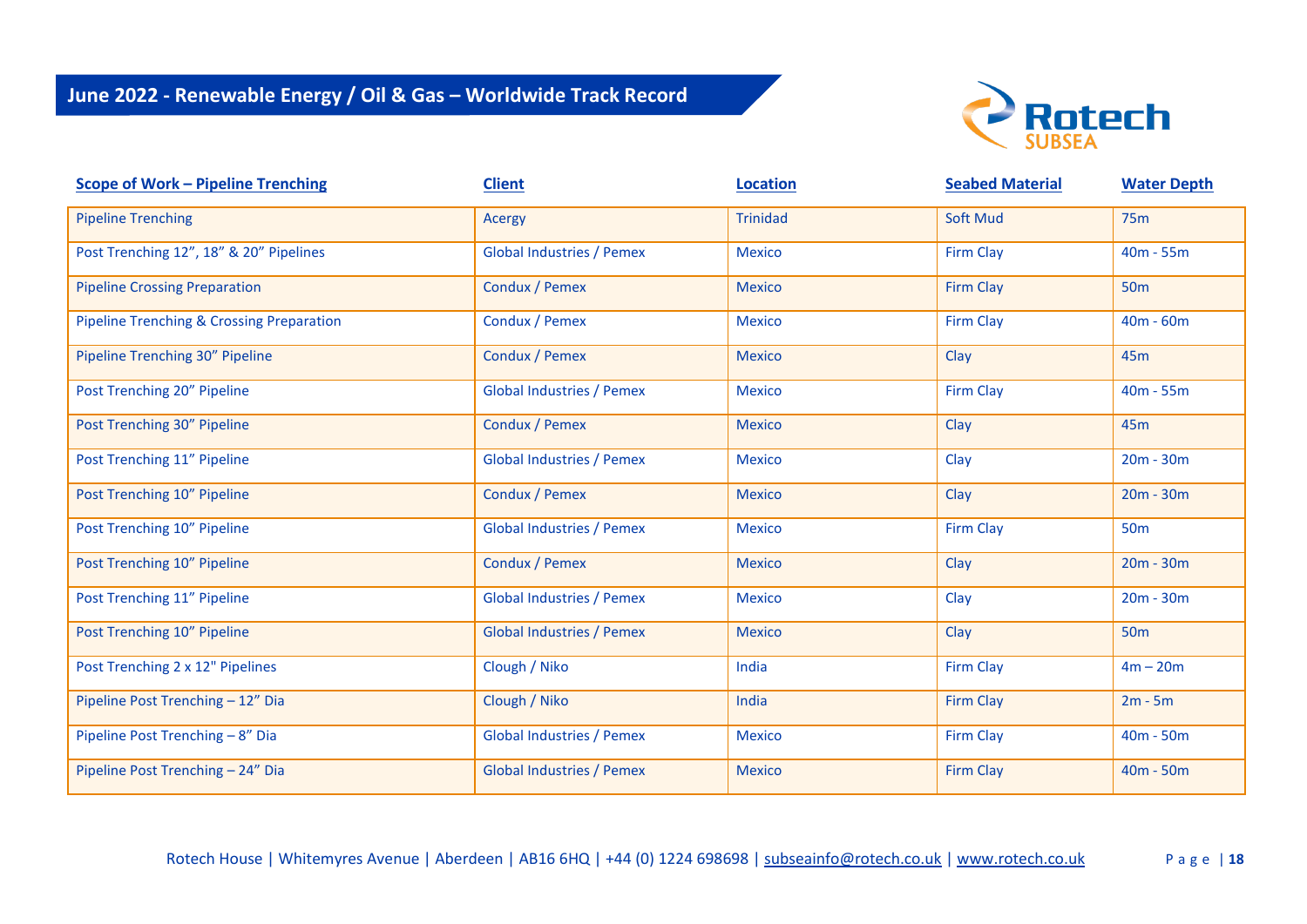

| <b>Scope of Work - Pipeline Trenching</b>                  | <b>Client</b>                    | <b>Location</b> | <b>Seabed Material</b> | <b>Water Depth</b> |
|------------------------------------------------------------|----------------------------------|-----------------|------------------------|--------------------|
| Pipeline Post Trenching - 20" Dia                          | Saipem / Total                   | Indonesia       | <b>Firm Clay</b>       | $5m - 10m$         |
| Numerous Pipe Crossings - 6" & 8" Dia                      | <b>Global Industries / Pemex</b> | <b>Mexico</b>   | <b>Firm Clay</b>       | $38m - 55m$        |
| Pipeline Post Trenching - 20" & 24" Dia                    | <b>Global Industries / Pemex</b> | <b>Mexico</b>   | <b>Firm Clay</b>       | $40m - 50m$        |
| <b>Pipeline Trenching</b>                                  | <b>Global Industries / Pemex</b> | <b>Mexico</b>   | <b>Firm Clay</b>       | $40m - 60m$        |
| Pipeline Post Trenching - 24" Dia                          | <b>McDermott</b>                 | Indonesia       | <b>Firm Clay</b>       | 5 <sub>m</sub>     |
| <b>Pipeline Post Trenching</b><br>Shore Approach - 30" Dia | <b>Global Industries</b>         | Cameroon        | Sand & Clay            | $3m - 8m$          |
| <b>Pipeline &amp; Umbilical Post Trenching</b>             | <b>Stolt Offshore</b>            | Egypt           | Sand & Clay            | $8m - 20m$         |
| Pipeline Post Trenching - Various Sizes                    | <b>Stolt Offshore</b>            | Egypt           | Sand with No Cohesion  | $2m - 10m$         |
| <b>Pipeline Post Trenching</b>                             | <b>Global Industries</b>         | <b>Mexico</b>   | Clay                   | $40m - 60m$        |
| Pipeline Post Trenching - Various Sizes                    | <b>Horizon</b>                   | <b>Mexico</b>   | Sands & Clay           | $40m - 60m$        |
| Pipeline Post Trenching - Various Sizes                    | <b>Stolt Offshore</b>            | Egypt           | Sand with No Cohesion  | $2m - 8m$          |
| Pipeline Post Trenching - 36" Dia                          | <b>GUPCO / BP</b>                | Egypt           | Sands & Light Clay     | $5m - 65m$         |
| Backfilling of a 45km trench                               | Horizon                          | <b>Mexico</b>   | Sand & Clay            | $40m - 60m$        |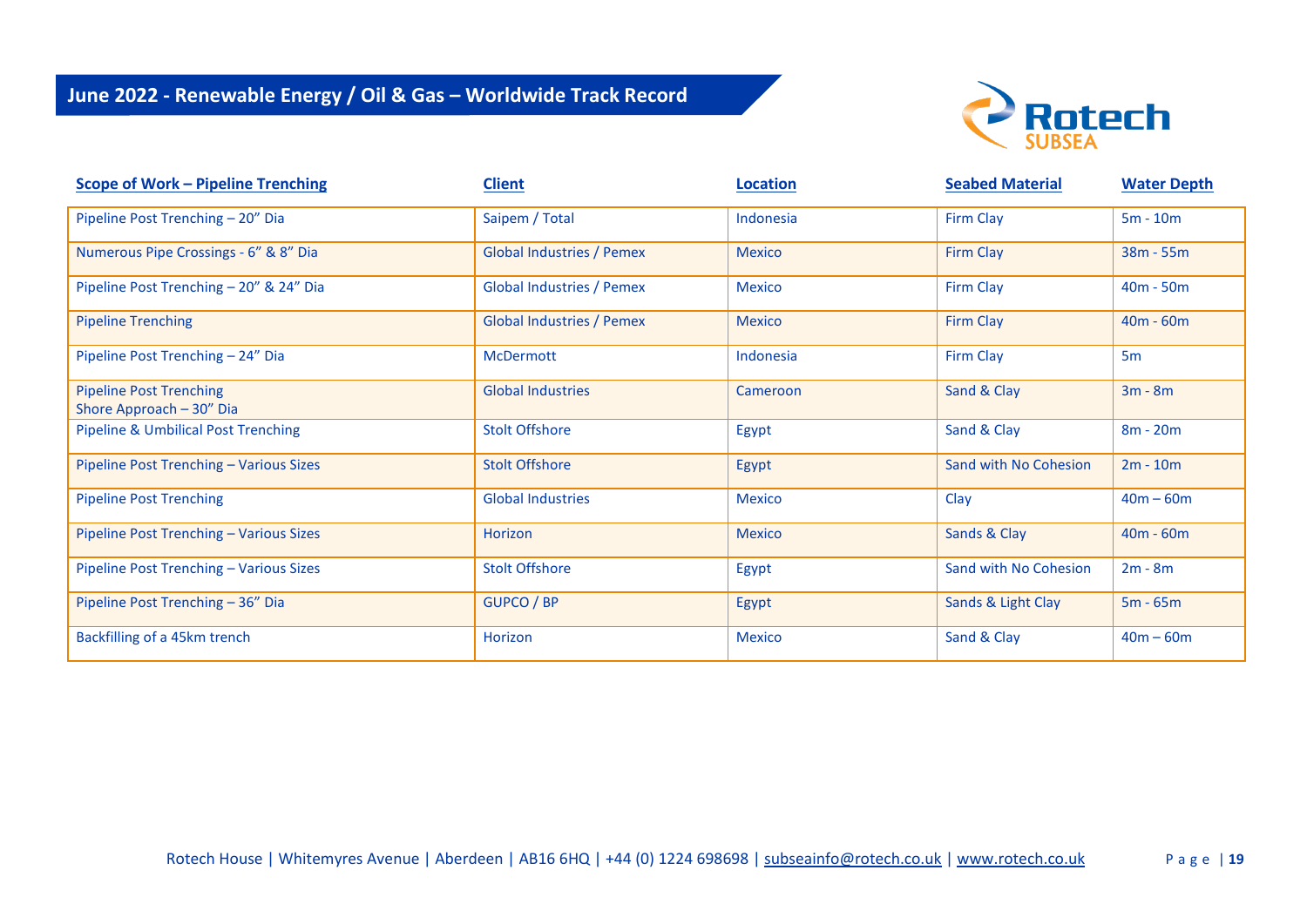

### **Pipeline Tie-Ins**

| <b>Scope of Work</b>                       | <b>Client</b>                           | <b>Location</b>   | <b>Seabed Material</b>   | <b>Water Depth</b> |
|--------------------------------------------|-----------------------------------------|-------------------|--------------------------|--------------------|
| <b>Subsea Tie-In Excavation</b>            | Con-Dive / NNG                          | <b>U.S. G.O.M</b> | Soft Mud                 | 55 <sub>m</sub>    |
| <b>Trench Clearing/Rock Dump Removal</b>   | Saipem                                  | Sakhalin          | <b>Sandy Sediment</b>    | 35m                |
| <b>Subsea Tie-In Trenching</b>             | Horizon                                 | <b>U.S. G.O.M</b> | Firm Clay                | 30 <sub>m</sub>    |
| Subsea Tie-In/8" Pipeline De-burial        | <b>BP</b>                               | <b>U.S. G.O.M</b> | Soft Clay                | 210 <sub>m</sub>   |
| Pipeline De-burial                         | Subsea 7 / Total                        | North Sea         | Sand                     | 110 <sub>m</sub>   |
| <b>Rock Dump Removal</b>                   | Jan De Nul / Saipem                     | Sakhalin, Russia  | Large & Small Rocks      | 30 <sub>m</sub>    |
| Pre & Post Trenching                       | Jan De Nul / Saipem                     | Sakhalin, Russia  | Sand                     | $10m - 30m$        |
| Rock Dump Removal 300 - 400 mm             | TS 7 / Woodside                         | W Australia       | <b>Rock Dump Removal</b> | 125m               |
| <b>Tie-in Excavation</b>                   | <b>Global Industries / Stone Energy</b> | <b>U.S. G.O.M</b> | <b>Soft Mud</b>          | 206m               |
| Rock Dump Removal for Pipeline De-burial   | Subsea 7 / Total                        | <b>North Sea</b>  | Rock dump 100mm          | $100m - 110m$      |
| Seabed Preparation for Tie-In Installation | Subsea 7 / Total                        | <b>North Sea</b>  | Sands & Very Soft Clay   | 43m                |
| Post Trenching of two Pipelines            | Subsea 7 / Total                        | <b>North Sea</b>  | Sand                     | $2m - 5m$          |